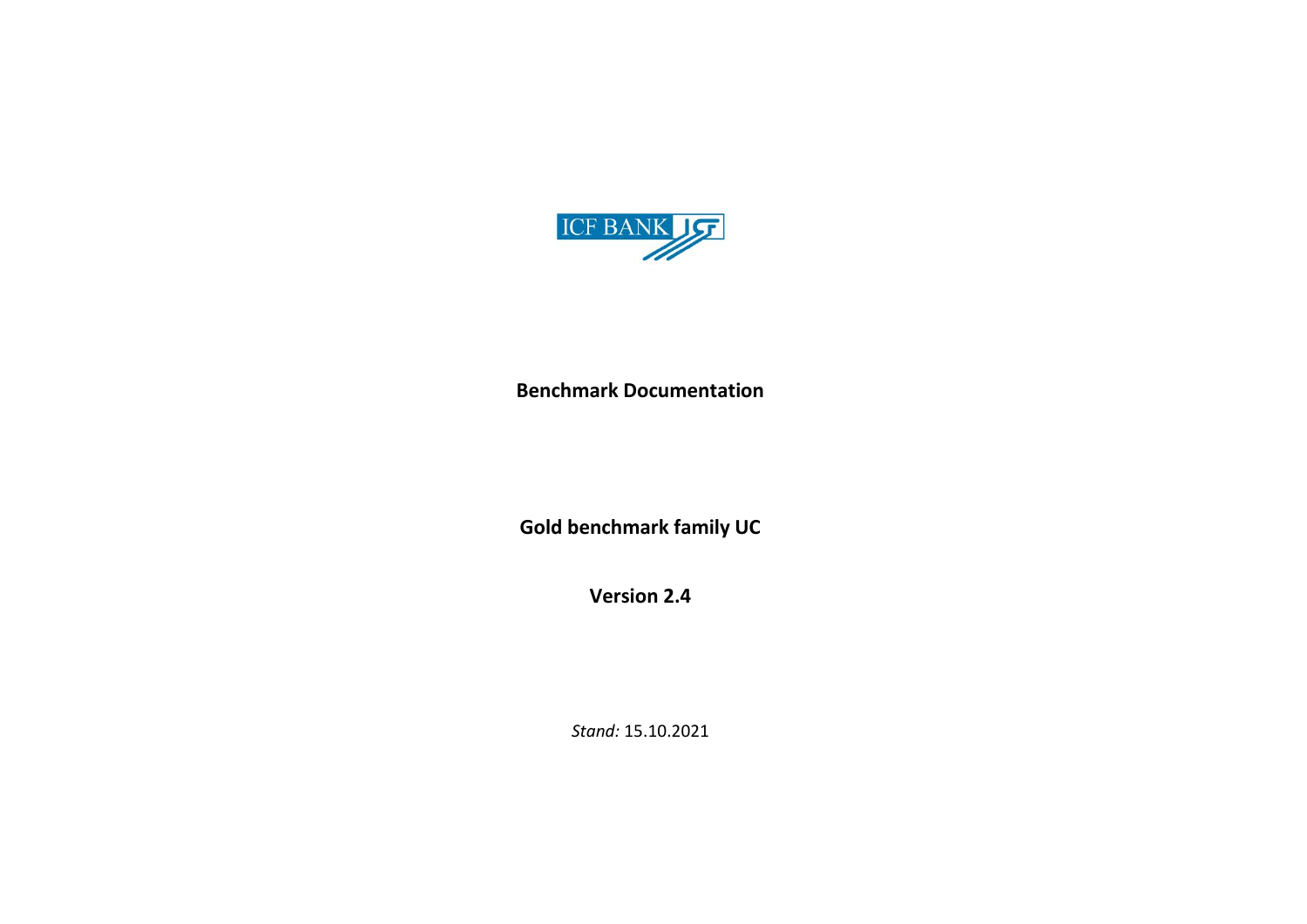# Inhalt

| В.   |       |  |
|------|-------|--|
| Ι.   |       |  |
| П.   |       |  |
| III. |       |  |
| IV.  |       |  |
| V.   |       |  |
| C.   |       |  |
| Ι.   |       |  |
| 11.  |       |  |
| III. |       |  |
| IV.  |       |  |
| V.   |       |  |
| VI.  |       |  |
|      | VII.  |  |
|      | VIII. |  |
| D.   |       |  |
|      |       |  |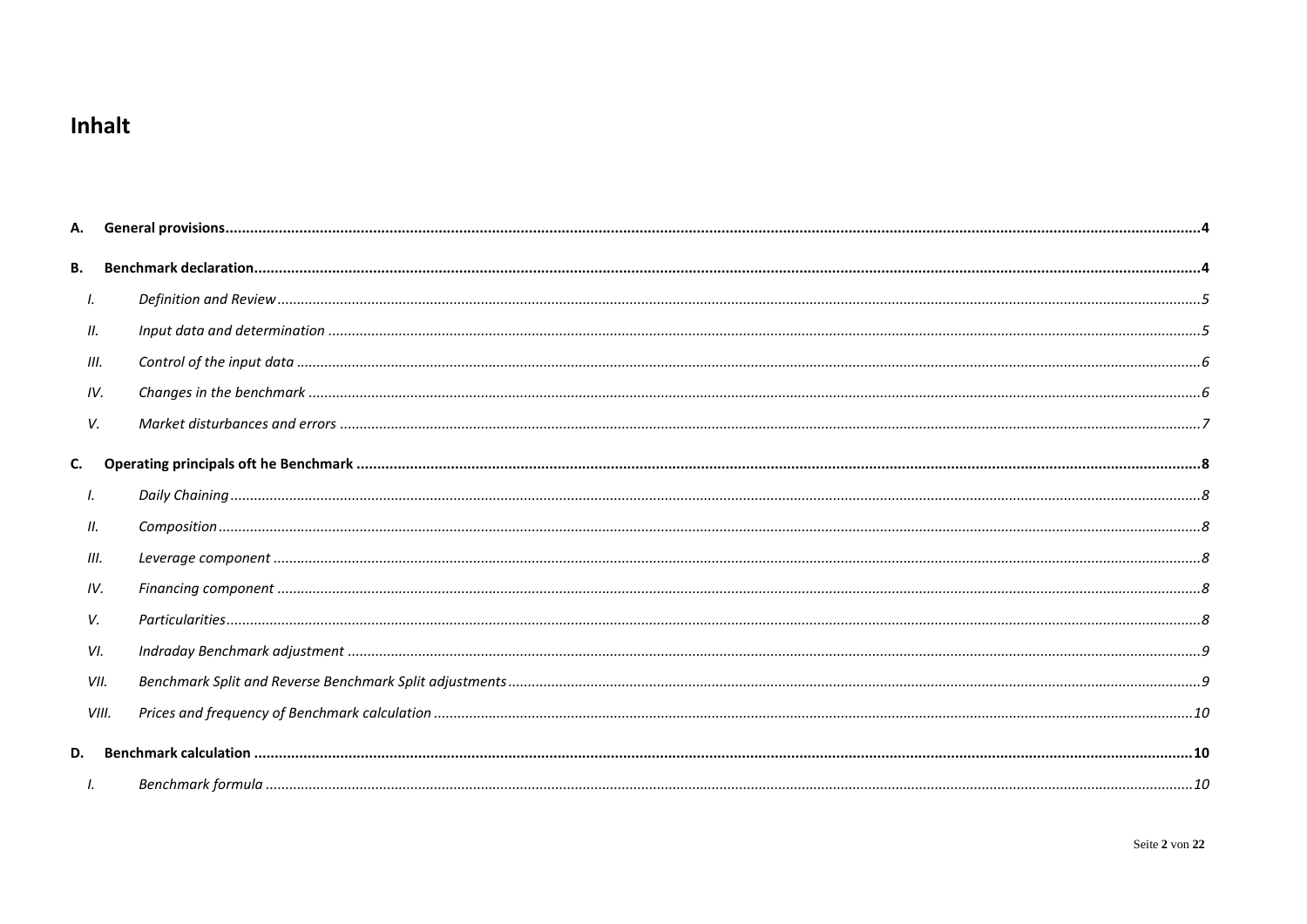| Ш.   |  |
|------|--|
| III. |  |
| IV.  |  |
| V.   |  |
| VI.  |  |
|      |  |
|      |  |
| I.   |  |
| Ш.   |  |
| III. |  |
| IV.  |  |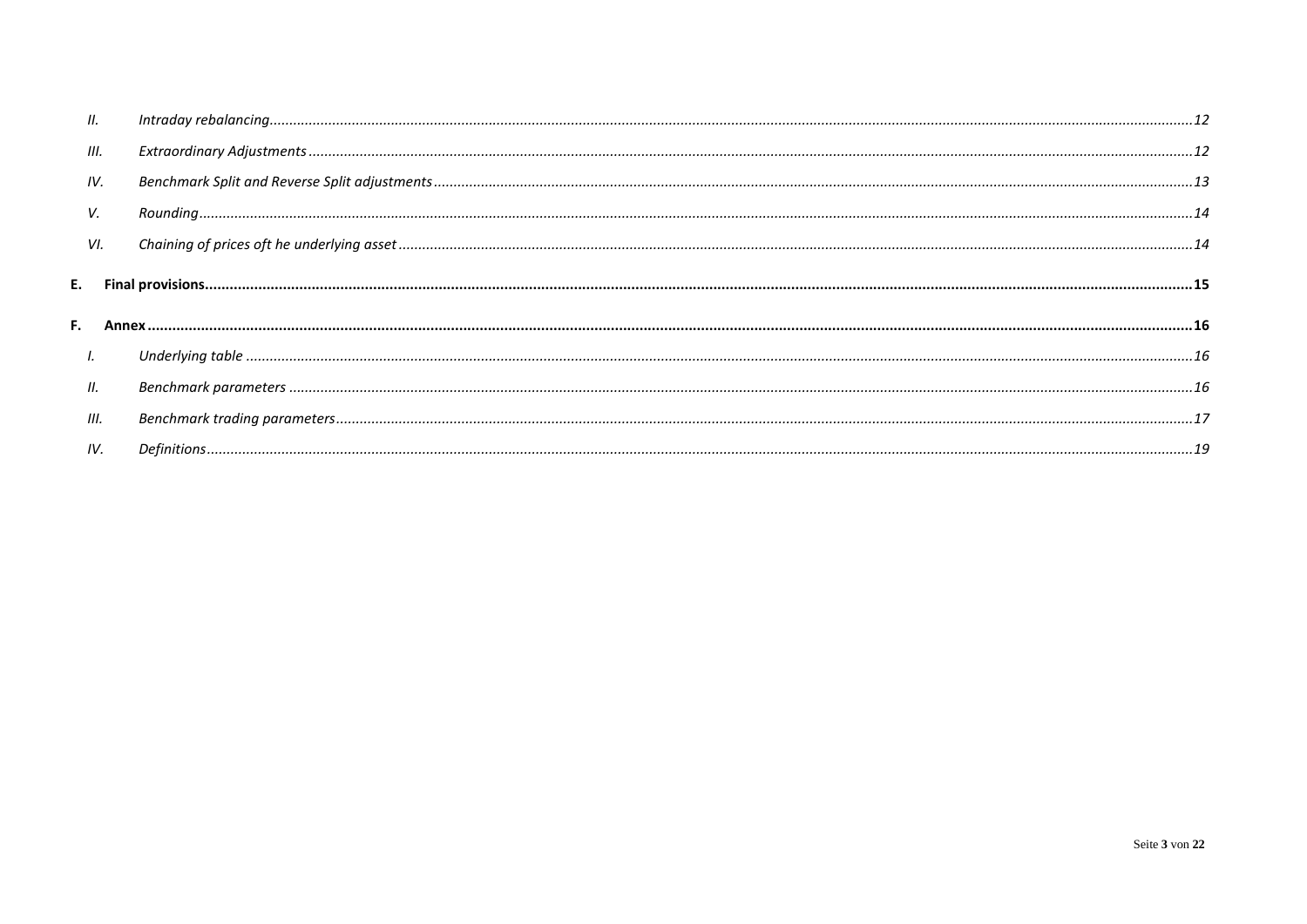### <span id="page-3-0"></span>**A. General provisions**

ICF BANK AG is registered with ESMA (European Securities and Markets Authority) as a benchmark administrator pursuant to Art. 34 of the EU Benchmark Regulation (Regulation (EU) 2006/1011, BM-VO). ICF BANK AG is solely responsible for providing the benchmark. Customers (e.g. certificate issuers) and their employees are in no case involved in the procedures for providing the benchmark.

In addition to mandatory regulatory disclosures pursuant to Art. 27 and 28 BM-VO (so-called benchmark declaration, see B.), this document contains further information regarding the calculation methodology and functioning of the benchmark (see C. and D.).

The first publication of the Gold Benchmark Family UC (hereinafter referred to as "Benchmark") was made on 13<sup>th</sup> July 2018 2018 (see Section F.III for the initial values at first publication). The benchmark is calculated in points. One point corresponds to one unit of the benchmark currency. On each calculation day, ICF BANK publishes the current calculation status and possible changes in the composition of the benchmark on its website.

For publication purposes, ICF BANK AG has formed a benchmark family in accordance with Art. 3 para. 1 no. 4 BM-VO for the underlying gold (BFIX Gold). In accordance with the statutory provisions, several benchmarks from input data of the same type that reflect a similar market or similar economic reality are combined in this family. The combined benchmark differ with regard to the leverage factor and the short or long position (see Appendix F.II).

The benchmark is a factor benchmark. A factor benchmark represents the daily percentage change in the price of an underlying asset (e.g. stock, index, commodity, future) relative to its last chained price by a constant factor. The amount of the factor defines in which direction (same or inverse) and with which leverage the benchmark reflects the daily price change of the underlying asset.

### <span id="page-3-1"></span>**B. Benchmark declaration**

In accordance with Art. 27 and 28 BM-VO, ICF BANK AG has established the following methodology to ensure the reliability and integrity of the benchmark. A definition of all key terms relevant to the benchmark is attached to this document (Section F. IV.).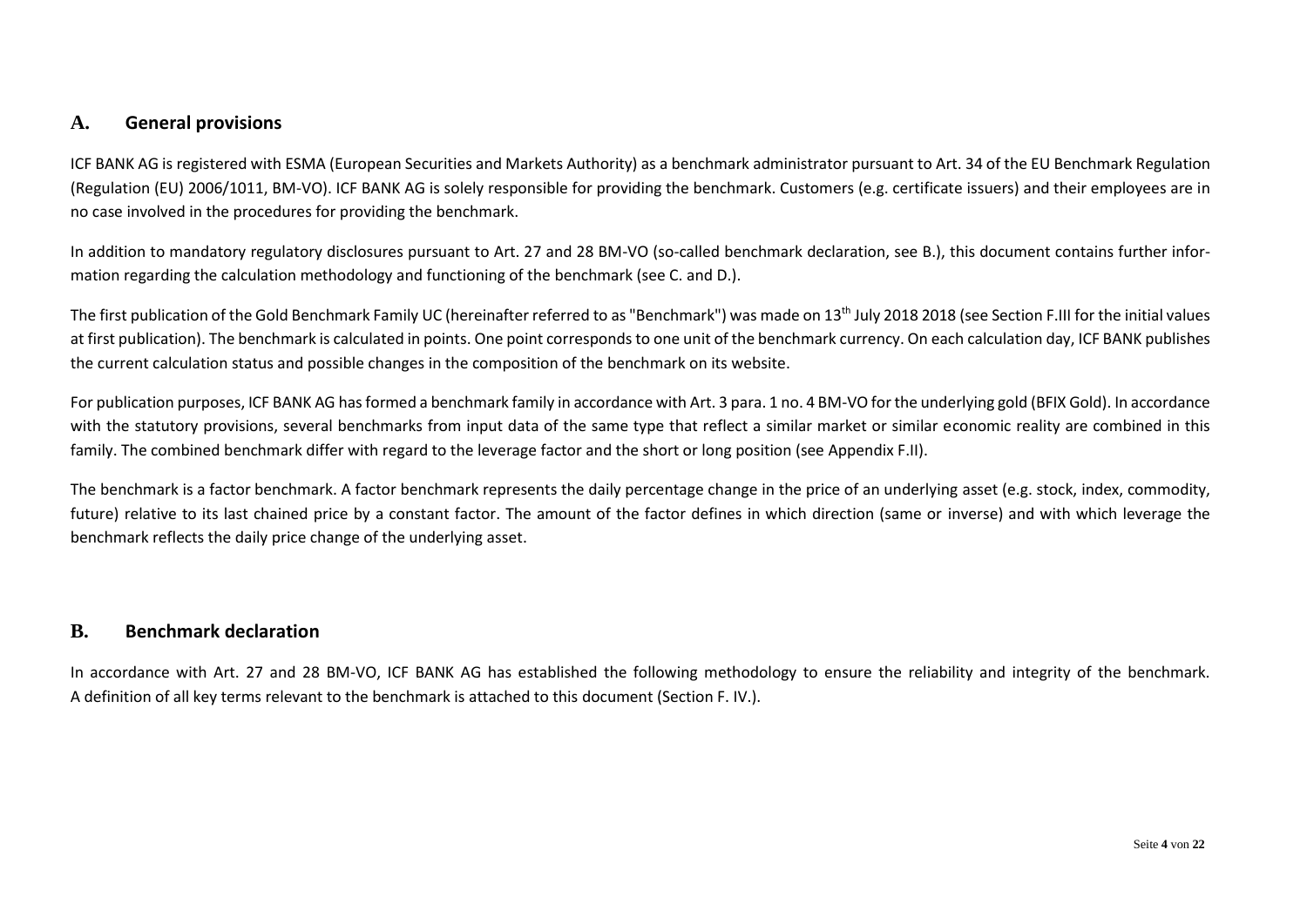#### <span id="page-4-0"></span>**I. Definition and Review**

This benchmark methodology was determined by the Customized Indices business unit's *Benchmark Committee*, which is responsible for each category of benchmark. In accordance with this methodology, ICF BANK AG has no discretionary or judgmental powers with regard to the determination of the benchmark.

This Benchmark measures as a market or economic reality only the performance of the parameters described in this Benchmark Documentation. If ICF BANK AG has indications that the price oft he underlying asset is losing reliability, it will work towards a change in the benchmark methodology of this benchmark or discontinue the provision of this benchmark.

ICF BANK AG reviews this benchmark documentation each time the composition or calculation methodology of the benchmark changes and at least every two years.

#### <span id="page-4-1"></span>**II. Input data and determination**

For the calculation of the benchmark, ICF BANK AG uses input data which it obtains via its subsidiary ICF Systems AG from the data provider Bloomberg Index Services Ltd, 1 Churchill Place, London, E14 5HP ("BIS"), a subsidiary of Bloomberg L.P., New York, USA. This data is generally based on actual transaction data. Estimated prices and quotations are not used. There is no scope for discretion or judgement with regard to the determination of input data. Expert judgements are not the basis of this benchmark.

As an administrator, BIS provides benchmark for foreign exchange and precious metals under the brand name "Bloomberg BFIX". Within the BFIX product family, BIS determines price data for the underlyings XAU (fine ounce of gold, i.e. 31.1034768 grams), XAG (fine ounce of silver), XPD (fine ounce of palladium) and XPT (fine ounce of platinum), which are based on its own calculation methodology (https://data.bloomberglp.com/notices/sites/3/2016/04/bfix\_methodology.pdf) ("BFIX methodology"). BIS uses the Bloomberg Generic Price ("BGN") and Bloomberg Generic Price Executable ("BGNE") price algorithms as input data for the BFIX methodology. These combine data from different data sources and market participants, whereby executed prices are preferred to executable and indicative prices, and always contain bid and ask prices (bid/ask). As shown by the BFIX methodology, BIS does not use input data from contributors.

The algorithms used by BIS are designed to calculate a time-weighted average price (TWAP) of the BGN or BGNE data to produce a manipulation-resistant benchmark. The TWAP for precious metal prices is determined within a period of ten minutes before and six seconds after the respective fixing time. The data provided within the BFIX product family are reference values provided by BIS because they are always based on several different data sources and BIS collects and processes input data.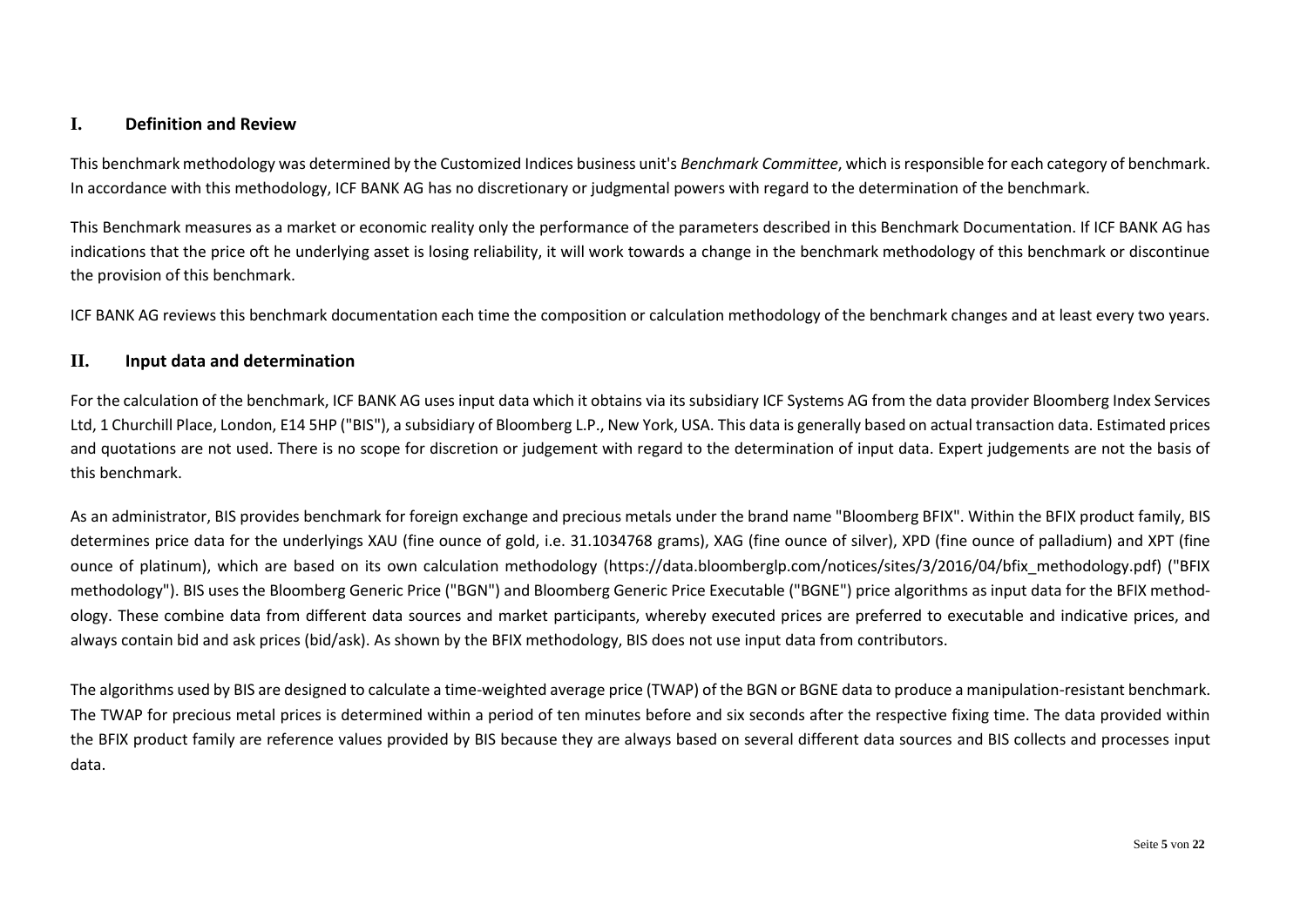This data is generally based on actual transaction data, but may also include estimated prices and quotes. ICF BANK AG has no discretion or judgement in determining the input data. The benchmarks of this family of benchmarks are benchmarks from non-regulated data.

ICF BANK AG uses the BFIX input data provided by BIS as basis benchmarks for precious metal benchmarks provided by it. The underlying asset is therefore not a commodity or commodity transaction on precious metal spot markets, but another benchmark whose provision is subject to regulatory requirements. Accordingly, special requirements for so-called commodity benchmarks (Art. 3 para. 1 no. 23 in conjunction with Art. 19 and Annex II BM-VO) do not apply to precious metal benchmarks provided by ICF BANK AG.

ICF BANK AG publishes general guidelines on input data on its website [\(www.icf-bank.de\)](http://www.icf-bank.de/) which contain a description of the data sources and their regulatory classification.

### <span id="page-5-0"></span>**III. Control of the input data**

Before the benchmark is provided, the integrity and accuracy of the data sources used shall be thoroughly verified. All input data is subject to price data control by ICF BANK AG's *Customized Indices in-house monitoring and validation system*, which monitors the reliability of the input data. For this purpose, control software checks the existence of a price data stream for each financial instrument or underlying instrument underlying the benchmark ("heartbeat").

If there is no change in this value over an appropriate period of time individually defined for the benchmark, an additional manual check of the input data takes place. If, despite liquid trading in the financial instrument or underlying in question, the price data stream is interrupted for a considerable period and ICF BANK AG cannot obtain price data for the financial instrument or underlying in a timely manner from other price data providers, it will temporarily cease providing the benchmark.

#### <span id="page-5-1"></span>**IV. Changes in the benchmark**

Market developments over which ICF BANK AG has no control may require a change in the methodology of the benchmark. This is particularly the case if the trading of a financial instrument or underlying instrument underlying the benchmark is discontinued as a result of a permanent delisting or if the market liquidity of the financial instrument or underlying instrument in question is significantly reduced (substantial change).

Any substantial change in the benchmark is based on a resolution of the Benchmark Committee. ICF BANK AG electronically records the cause and circumstances of any change. It informs the licensee(s) of the change and updates this benchmark documentation.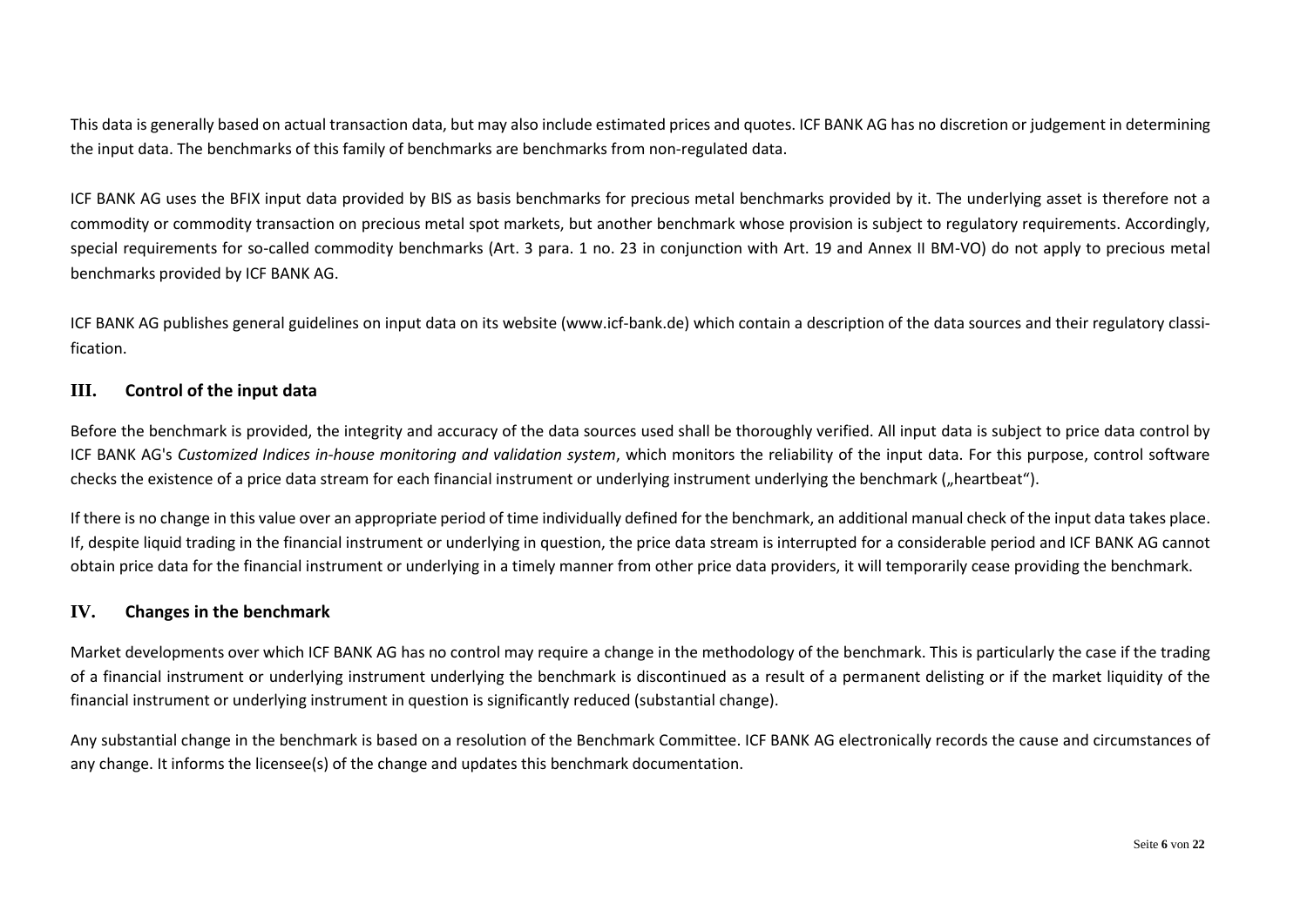Factors - including external factors beyond the control of ICF BANK AG - could require a change in the methodology of the benchmark or its setting. ICF BANK AG advises users that changes to the Benchmark or its setting may affect the financial contracts and the financial instruments for which the Benchmark serves as a reference.

### <span id="page-6-0"></span>**V. Market disturbances and errors**

The benchmark shall be provided where the quantity and quality of the input data allow the benchmark to be determined accurately and reliably.

In the case of fully and directly contributed data from a trading venue relating to financial instruments, this is the case if the input data is based on liquid trading in the underlying financial instruments (active market). For these purposes, an active market exists if, taking into account the size and normal liquidity of the market, price formation in the financial instruments is not uninterrupted for a significant period of time and the current trading volume is not significantly lower than the average trading volume in the financial instrument concerned.

If trading in a financial instrument does not meet these requirements and if the financial instrument has a particular weight in the benchmark (market disruption), ICF BANK AG may suspend the provision of the benchmark for the duration of the market disruption at its reasonable discretion. In this case, ICF BANK AG informs the affected clients about the circumstance and the underlying considerations.

If the input data of a financial instrument are not based on an active market for a significant period of time or if they are otherwise inaccurate or unreliable (stress phase), ICF BANK AG will, in agreement with the clients concerned, change the composition of the benchmark on the basis of a decision of the respective Benchmark Committee to be made on the basis of a reasonable assessment.

Should ICF BANK AG determine that errors have occurred despite careful monitoring and review of the input data and compliance with the principles for determining the benchmark established in accordance with this methodology, the relevant Benchmark Committee will, after careful examination of the facts and possible consequences of the error for clients, decide at its reasonable discretion whether a new determination of the benchmark is necessary.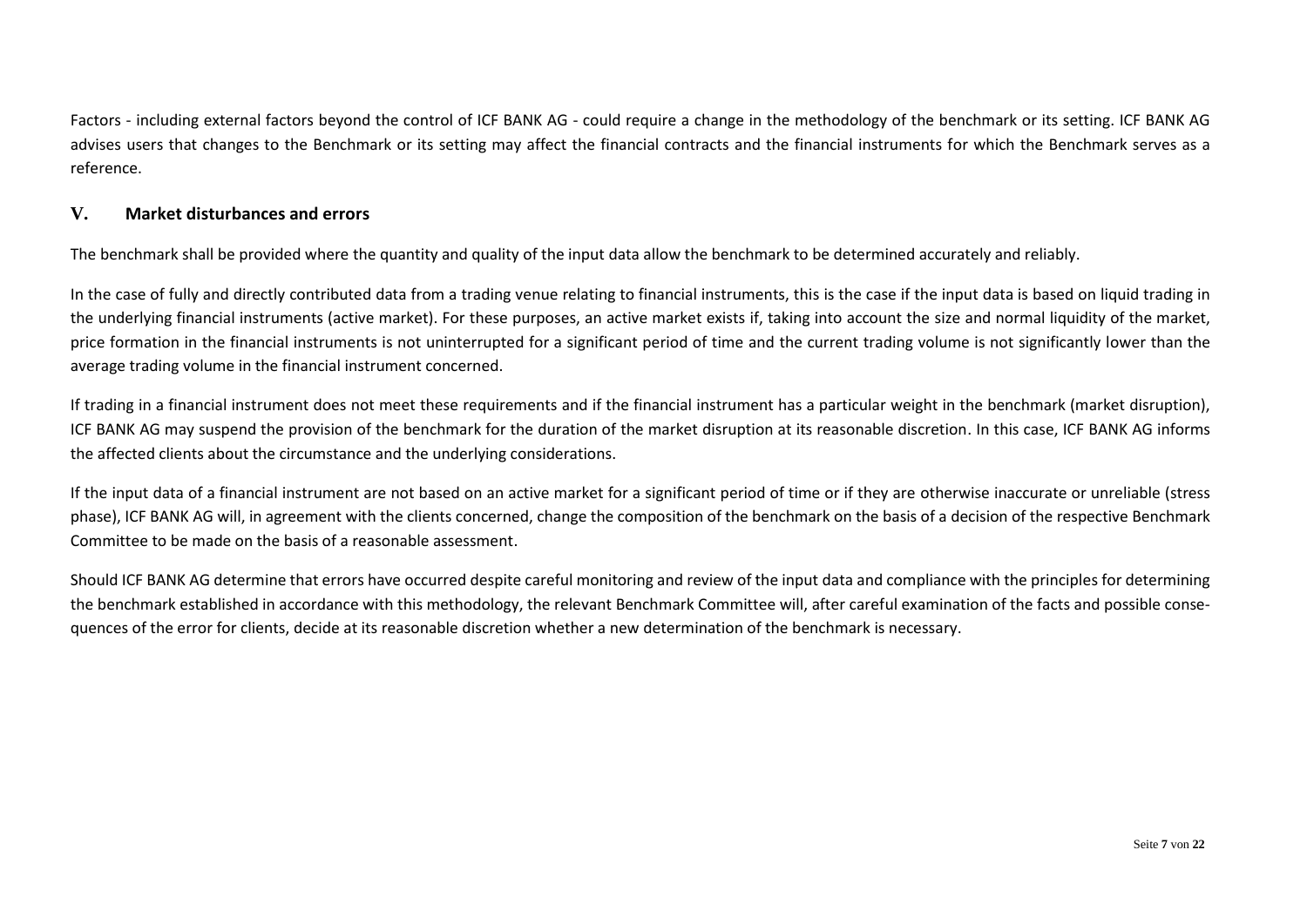### <span id="page-7-0"></span>**C. Operating principals oft he Benchmark**

### <span id="page-7-1"></span>**I. Daily Chaining**

The value of the benchmark is calculated as the daily change in the underlying, taking into account the corresponding leverage. The benchmark is calculated on the basis of the change in the underlying relative to the last price used for the calculation (the so-called chaining price, see Annex F.III). Each time the chaining price is determined at the corresponding time, a new reference price is determined, which in turn forms the basis for the percentage performance of the following day. This daily adjustment of the benchmark is automatic and is referred to as chaining.

#### <span id="page-7-2"></span>**II. Composition**

The benchmark is composed of the following components: the leverage component and the financing component.

#### <span id="page-7-3"></span>**III. Leverage component**

The lever component causes a price change of the underlying value between two successive concatenations to be replicated with a constant lever ("factor"). For example, the leverage component of a long (short) benchmark rises (falls) by exactly 4 % with a factor of 4 if the underlying asset rises by 1 % on one day.

#### <span id="page-7-4"></span>**IV. Financing component**

The financing component reduces the value of the benchmark. It contains the costs of borrowing at a financing interest rate, increased by the calculation fee of the benchmark administrator, and is presented in Section F.II..

### <span id="page-7-5"></span>**V. Particularities**

For a period of more than one day, the particular feature is that the yields of the underlying cannot simply be multiplied by the selected factor, as the performance of the benchmark depends on each individual daily performance of the underlying. If one compares the performance of a benchmark with the performance of the underlying over a period of more than one day, the observed price movements will differ both when the price of the underlying rises or falls steadily and when the price of the underlying fluctuates.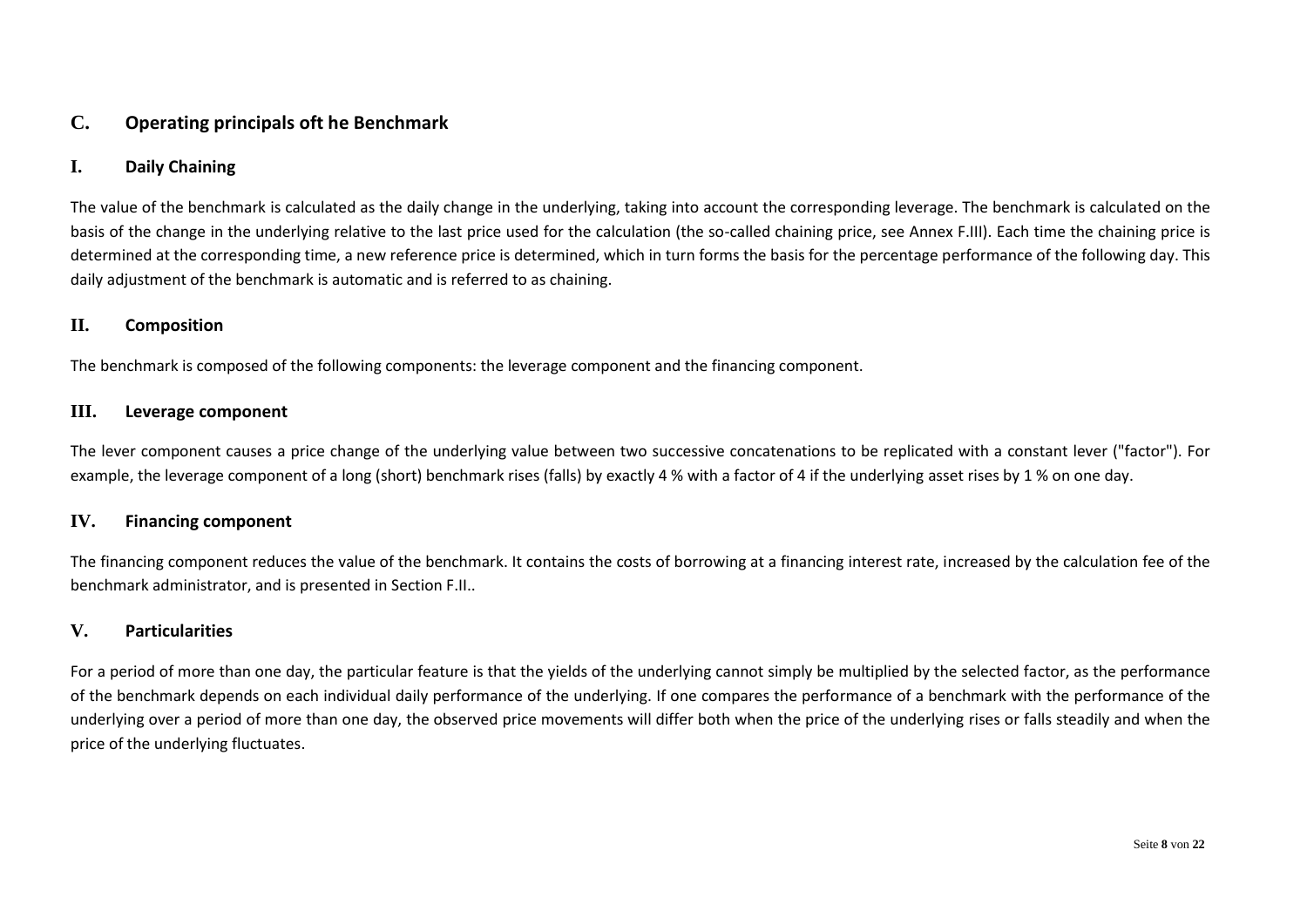### <span id="page-8-0"></span>**VI. Indraday Benchmark adjustment**

Due to the calculation formula, in particular the leverage component, it is possible that a benchmark can run to "zero" or even negative during the day and the investor would thus suffer a total loss. In order to counteract a total loss, benchmarks are equipped with a threshold value (P), which is touched by the underlying asset and an intraday benchmark adjustment is made. The prices used for the adjustment are those which arrive last at time t.

The threshold value (P) is defined as the percentage change of the underlying asset underlying the benchmark relative to its last chaining price. In the case of long benchmark, the benchmark is adjusted during the day if it falls below the threshold. In the case of short benchmark, the benchmark is adjusted during the day if this threshold is exceeded.

The corresponding thresholds values of each benchmark are shown in Section F.II.

A new day is simulated for an intraday adjustment. This has the advantage that if the underlying price changes above the threshold value, the negative daily return for the benchmark is softened. Nevertheless, under certain circumstances a loss may occur during the day which economically corresponds to a total loss.

The intraday benchmark adjustment described here is carried out between 08:00 and 22:00 (CET). No benchmark adjustment takes place outside this time.

In case of an intraday Benchmark adjustment, the financial component is set to zero, otherwise it would be included twice for that day.

#### <span id="page-8-1"></span>**VII. Benchmark Split and Reverse Benchmark Split adjustments**

If the Benchmark reaches a determined starting value of more than the defined Split Level (see section F.III), a Split is performed. If the Benchmark falls to a determined starting value of less the defined Reverse Split Level (see section F.III), a Reverse Split is performed.

Both Splits are carried out with a 10-day trading delay. This also happens if the Benchmark in the meantime again records less than the Split Level (Split) or more than the Reverse Split Level (Reverse Split).

The calculation methode for splits and reverse splits are shown under section D.V.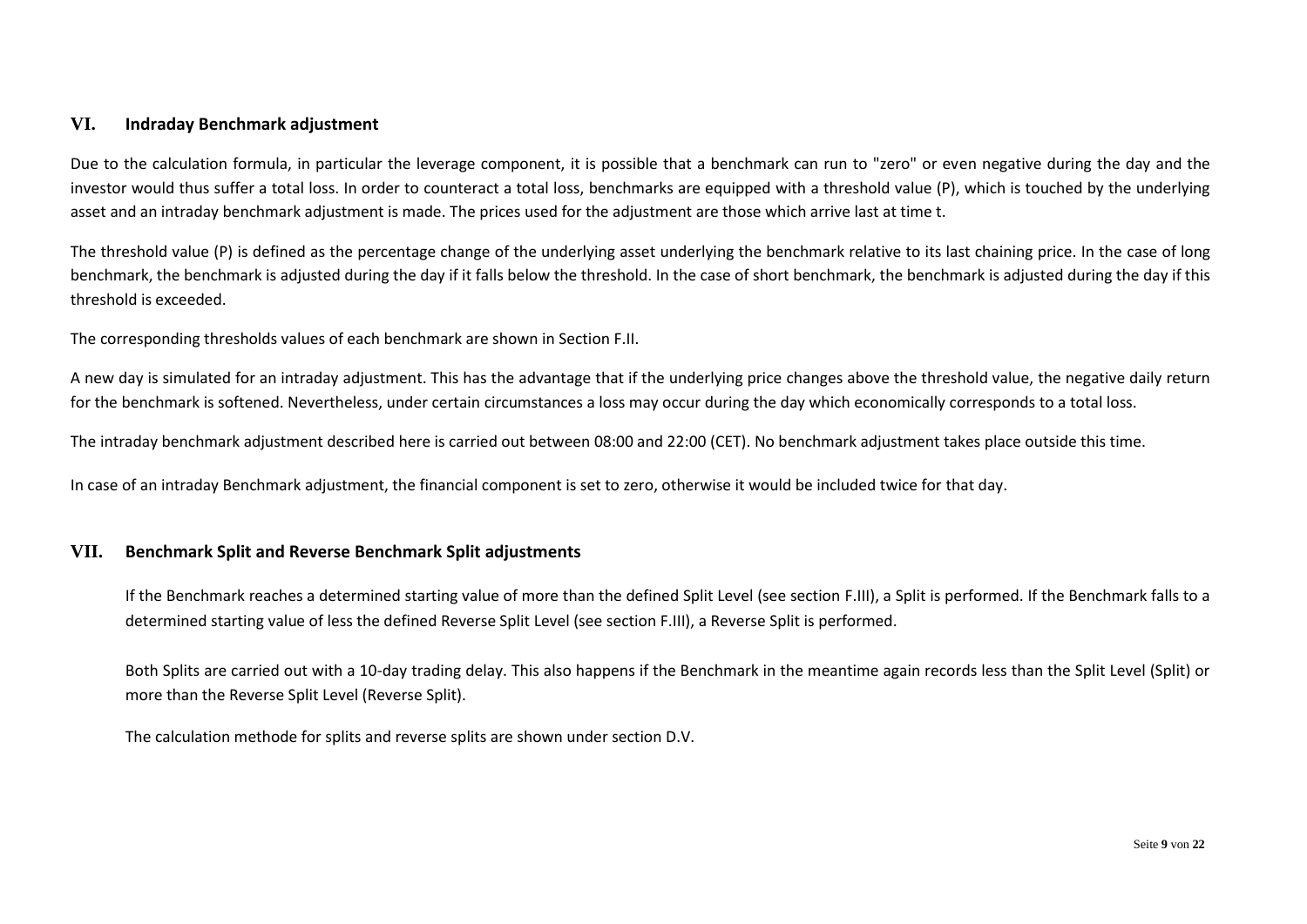### <span id="page-9-0"></span>**VIII. Prices and frequency of Benchmark calculation**

ICF BANK AG calculates the benchmark on each trading day of the "reference exchange for the calculation days" (Appendix F.III), taking into account the most recently determined prices of the underlying instrument. If no current price of the underlying is available during the calculation period, the calculation shall be based on the last available price of the underlying.

The benchmark is calculated and published at least once per minute on each trading day from the benchmark start time to the benchmark end time (Section F.III), unless there are disruptions in the data or price supply of ICF BANK AG as a result of which the benchmark cannot be calculated and/or published from the point of view of ICF BANK AG. ICF BANK AG will immediately make the necessary corrections to the benchmark.

An intraday benchmark adjustment may be made at any time during the calculation period of the benchmark.

The benchmark is calculated in points. One point corresponds to one unit of the respective benchmark currency according to the Benchmark parameter table (section F.II).

### <span id="page-9-1"></span>**D. Benchmark calculation**

### <span id="page-9-2"></span>**I. Benchmark formula**

The factor Index for index calculation date t will be calculated using the following formula:

 $IDX_t = \text{LeverageComponent} + \text{Financial Company}$ 

LeverageComponent = 
$$
IDX_T \times \left[1 + L \times \left(\frac{A_t}{A_T} - 1\right)\right]
$$

\nFinancial  
\nFinancingComponent =  $IDX_T \times \frac{D_{t,T}}{360} \times \left[\frac{IR_T}{100} \times (1 - L) - \frac{IDG}{100}\right]$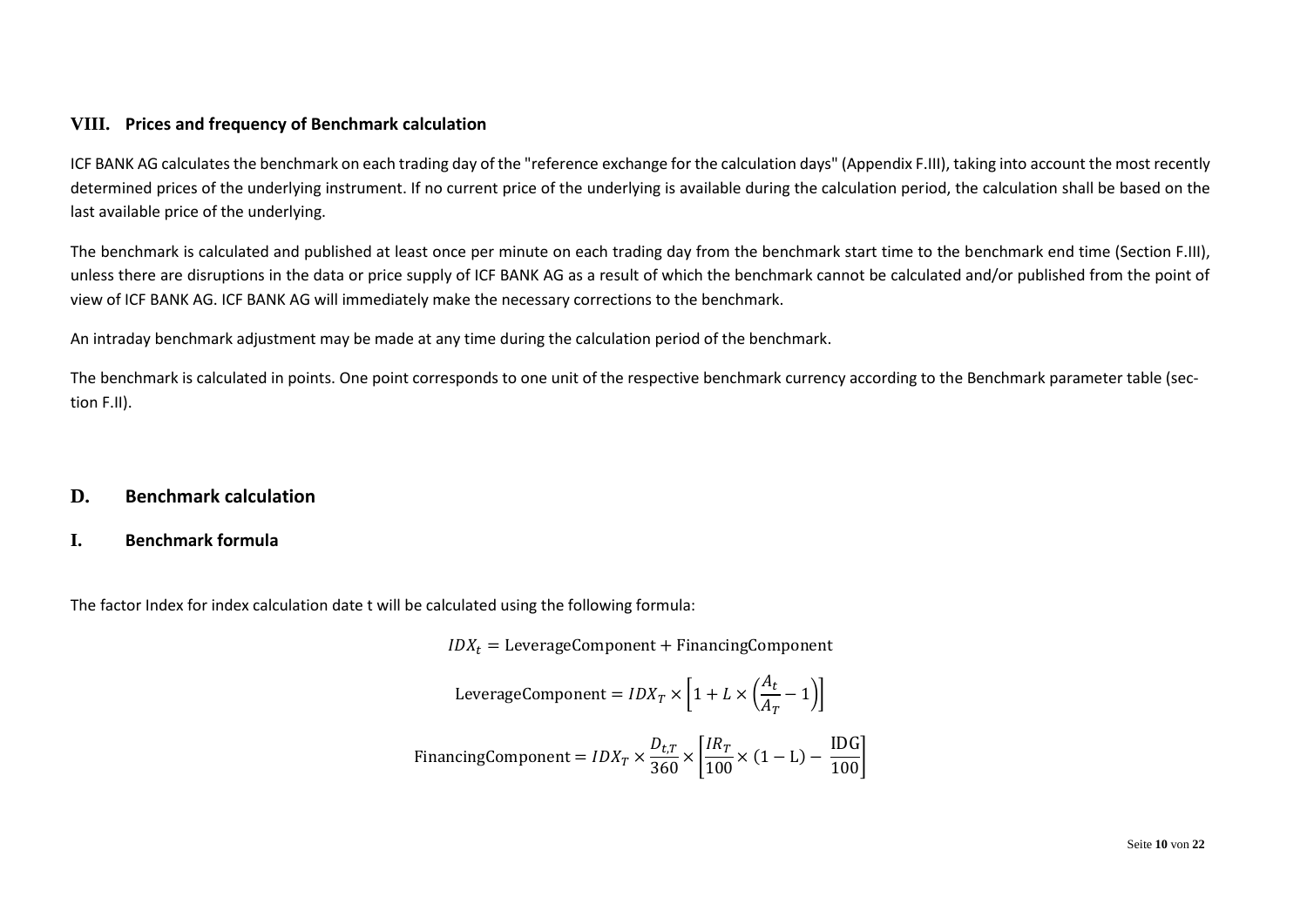# **The calculation formula is using the following parameters:**

| Parameter        | <b>Description</b>                                                                                                     |
|------------------|------------------------------------------------------------------------------------------------------------------------|
|                  |                                                                                                                        |
|                  | benchmark calculation date immediately before the current benchmark calculation date.                                  |
| S                | Date and time of threshold hit                                                                                         |
|                  | Current benchmark calculation date                                                                                     |
| $IDX_t$          | benchmark level at time t on the current benchmark calculation date                                                    |
| IDX <sub>T</sub> | Last index level before 10:00 p.m. CET on the benchmark calculation day " $\tau$ ", which is immediately before        |
|                  | the current benchmark calculation date.                                                                                |
| $A_T$            | Last valuation price of the Reference Instrument before 10:00 p.m. CET on the benchmark calculation date               |
|                  | $u_{\tau}$                                                                                                             |
| $A_t$            | Reference price of the Reference Instrument on the current benchmark calculation date.                                 |
| <b>IDG</b>       | benchmark Calculation Fee IDG = calculation fee (see section F.II)                                                     |
| IR <sub>T</sub>  | describes the interest rate being used for calculation. The value of IRT always equates the interest rate of           |
|                  | date T (see section F.II)                                                                                              |
| $D_{t,T}$        | Number of calendar days between " $\tau$ "nd " $\tau$ ", the last benchmark calculation date and the current benchmark |
|                  | calculation date.                                                                                                      |
|                  | Leverage factor                                                                                                        |
| D                | Treshhold value (in %) (see section F.II)                                                                              |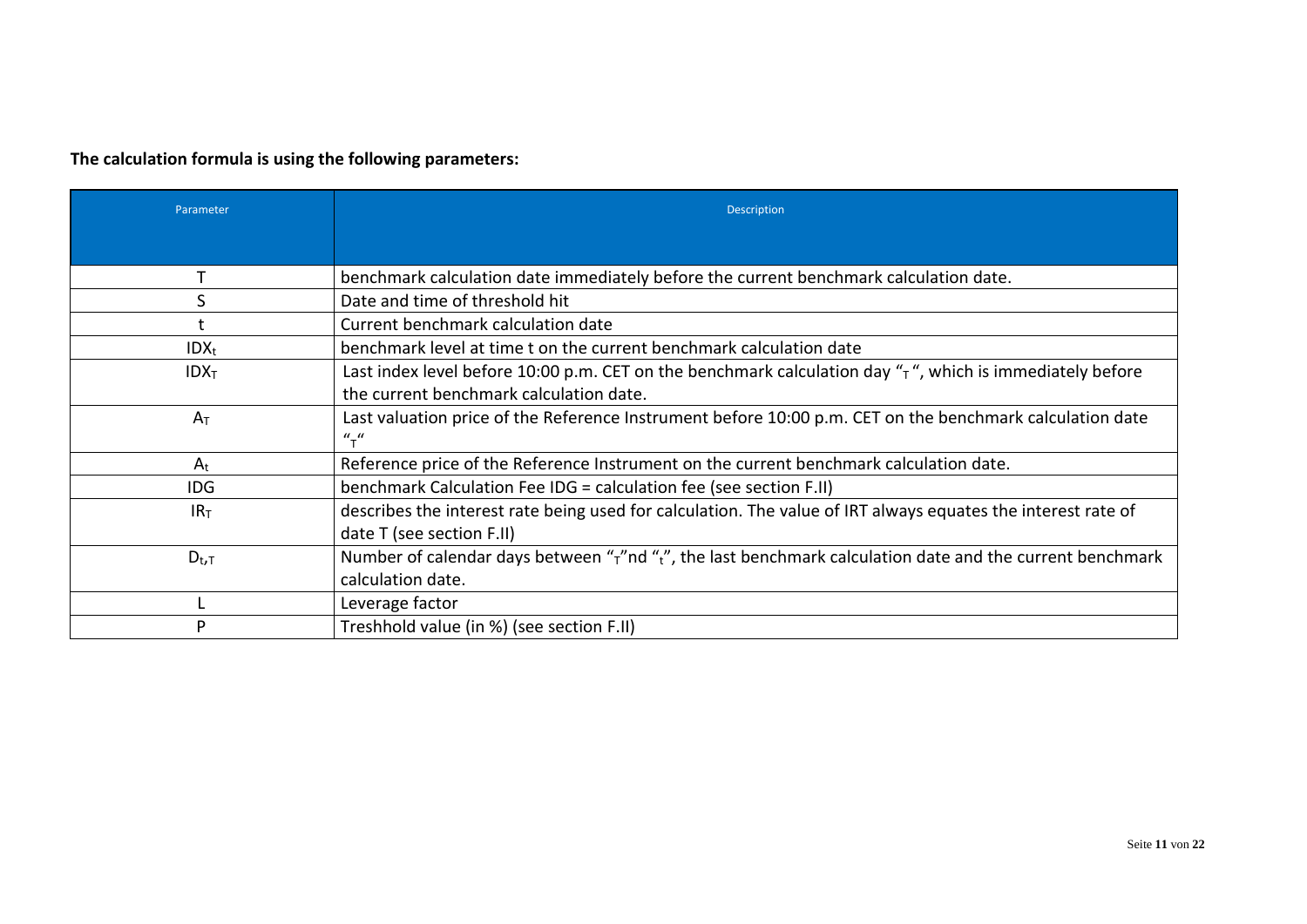### <span id="page-11-0"></span>**II. Intraday rebalancing**

If, for instance, the price of the Underlying suffers a 12,50% daily loss (gain), the value of a factor long (short) Benchmark with a factor of 8 would have to drop to zero (total loss). In order to counteract a total loss, factor Benchmarks feature a threshold (represented by the parameter P), which triggers an intraday Benchmark adjustment if the Underlying reaches or falls below it.

In the event of an intraday rebalancing, new Fixing Values for the Benchmark and the Underlying are calculated and therefore, a new day is simulated from which the ongoing calculation continues. The consequence is that the negative daily return for the factor Benchmark is attenuated. However, if the calculated price of the Benchmark is significantly low, this can result in an intraday loss which, in economic terms, closely approximates a total loss.

The condition for triggering an intraday adjustment is as follows:

For long benchmarks:

$$
\left( \left( \left( \frac{A_t}{A_T} \right) - 1 \right) \times 100 \right) \le P \times -1
$$

For short benchmarks:

$$
\left(\frac{A_t}{A_T}\right) - 1\right) \times 100\bigg) \ge P
$$

Whereby the parameter P represents the threshold value. In this case, the value of P is 10% (10).

### <span id="page-11-1"></span>**III. Extraordinary Adjustments**

On date t, for any "unforeseeable cases" not described under the present Benchmark rule, an extraordinary Benchmark Adjustment is triggered. The Benchmark Calculation Comittee will generally modify the Benchmark calculation by correcting at its due discretion the relevant Fixing Price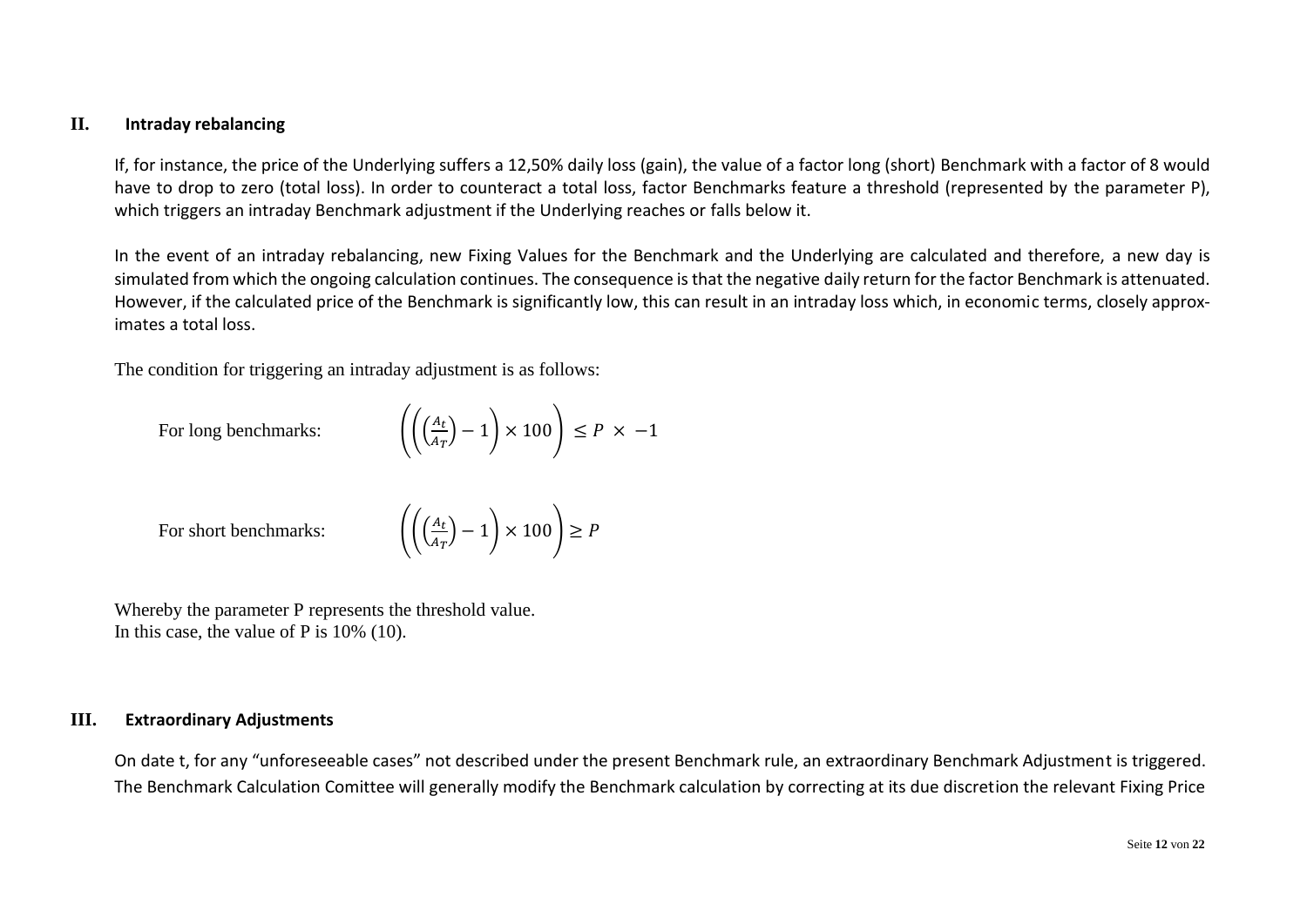for the Reference Instrument on Benchmark Calculation Day t, taking into account all available information and client´s best interest, in order to factor into the Benchmark calculation, the adjustments made on the Reference Exchange to the Reference Instrument traded there.

A deciding factor is whether the Derivatives Exchange considers it expedient to adjust the contract size, an underlying or involving the relevant Reference Exchange which determines the price of the Reference Instrument. If neither futures nor options linked to the Reference Instrument are traded on the Derivatives Exchange, the adjustment shall be made in such a manner in which the Derivatives Exchange would do so if corresponding futures or options were traded there. If doubts arise in this event relating to the application of the modification rules of the Derivatives Exchange, the Benchmark Administrator shall decide such questions in its reasonable discretion. The rules and regulations of the Derivatives Exchange shall apply in addition to the provisions set out above.

The Benchmark Calculation Committee defines in its reasonable discretion the adjustment method to be applied and published it by the means of a notice on [https://icf-markets.de/.](https://icf-markets.de/)

### <span id="page-12-0"></span>**IV. Benchmark Split and Reverse Split adjustments**

On the 1<sup>st</sup> Friday of each month, the Benchmark is reviewed regarding qualification for a Benchmark Split or a Reverse Split. If the 1<sup>st</sup> Friday of the month is not a trading day, the following trading day after the 1<sup>st</sup> Friday of the month will be used for review.

If, on this trading day, the most recent Benchmark Fixing Value has reached a level above the Split level, the Benchmark qualifies for a Benchmark Split. If the Benchmark has reached a level below the Reverse Split level, the Benchmark qualifies for a Benchmark Reverse Split.

In case of a qualification for a Benchmark Split or a Benchmark Reverse Split, the Benchmark Fixing Value of the 3<sup>rd</sup> Friday that is used for the ongoing calculation of the Benchmark on the next trading day will be unscaled, but will then be divided by the Split value in case of Benchmark Split (or multiplied by the Split value for a Reverse Split) during the ongoing Benchmark calculation of the next trading day. Therefore, the Fixing Value of the Benchmark of the trading day after the 3<sup>rd</sup> Friday will be a scaled Fixing Value.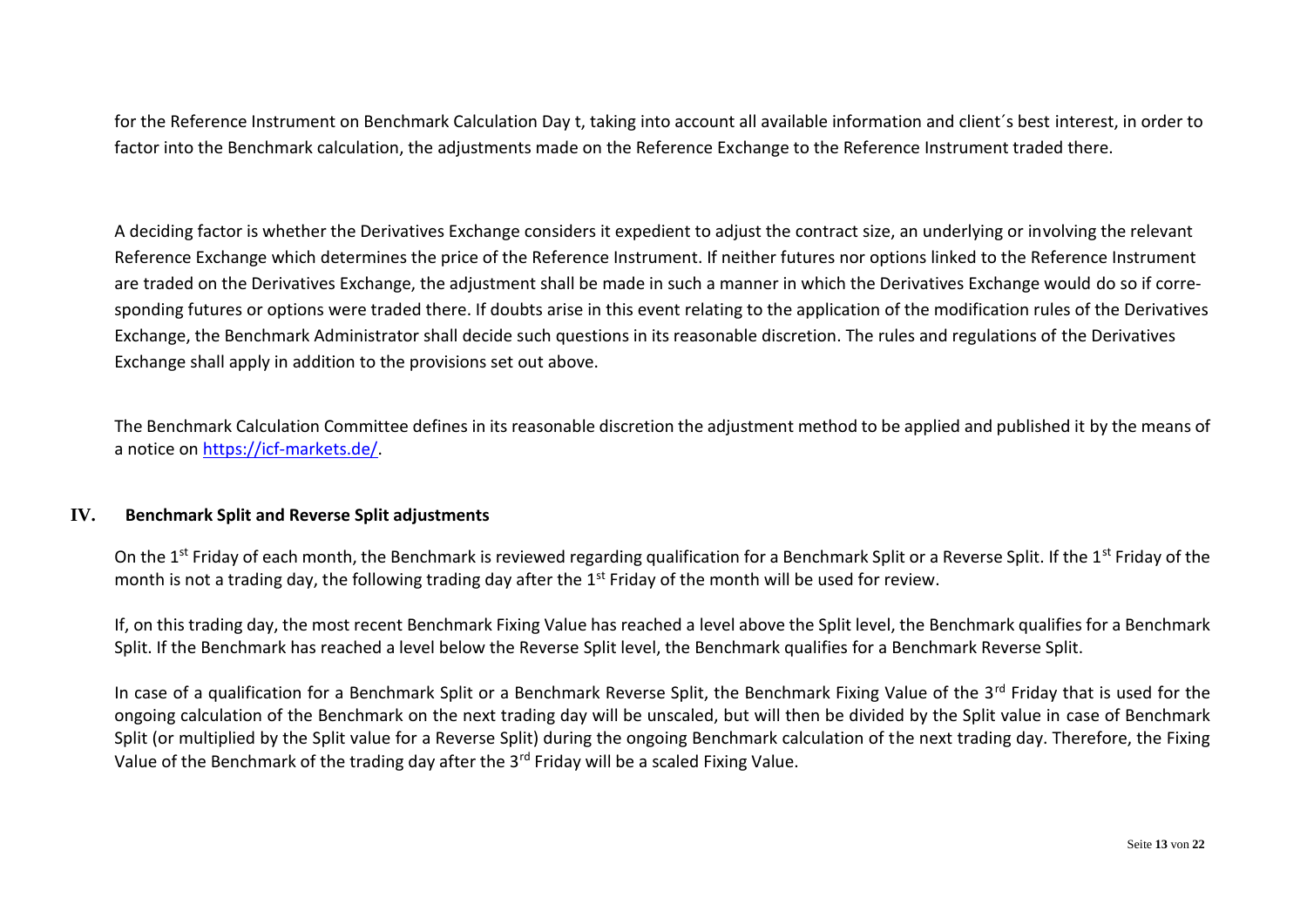Modification of Benchmark Fixing Value during a Split:  $Index_T$ Split Value

Modification of Benchmark Fixing Value during a Reverse Split: *Index<sub>T</sub>* = Index<sub>T</sub> × Split Value

In case the 3<sup>rd</sup> Friday of the month is not a trading day, the implementation will take place on the following trading day after the 3<sup>rd</sup> Friday of the month. Respectively, the Benchmark Fixing Value of the next trading day after the 3<sup>rd</sup> Friday that is used for the ongoing calculation of the Benchmark on the second trading day after the 3<sup>rd</sup> Friday, will be divided by the Split value in case of Benchmark Split (or multiplied by the Split value for a Reverse Split) during the ongoing calculation of the Benchmark. Therefore, the Fixing Value of the Benchmark of the second trading day after the 3<sup>rd</sup> Friday will be the newly scaled Fixing Value.

### <span id="page-13-0"></span>**V. Rounding**

The close of the benchmark shall be calculated each day to eight of a decimal digit and transmitted to external data providers in this form. Due to divergent technical characteristics, it cannot be excluded that data providers may transmit a value rounded to fewer decimal digits.

### <span id="page-13-1"></span>**VI. Chaining of prices oft he underlying asset**

The chaining price of the underlying for a calculation date is the price of the underlying on the reference exchange at the time of chaining.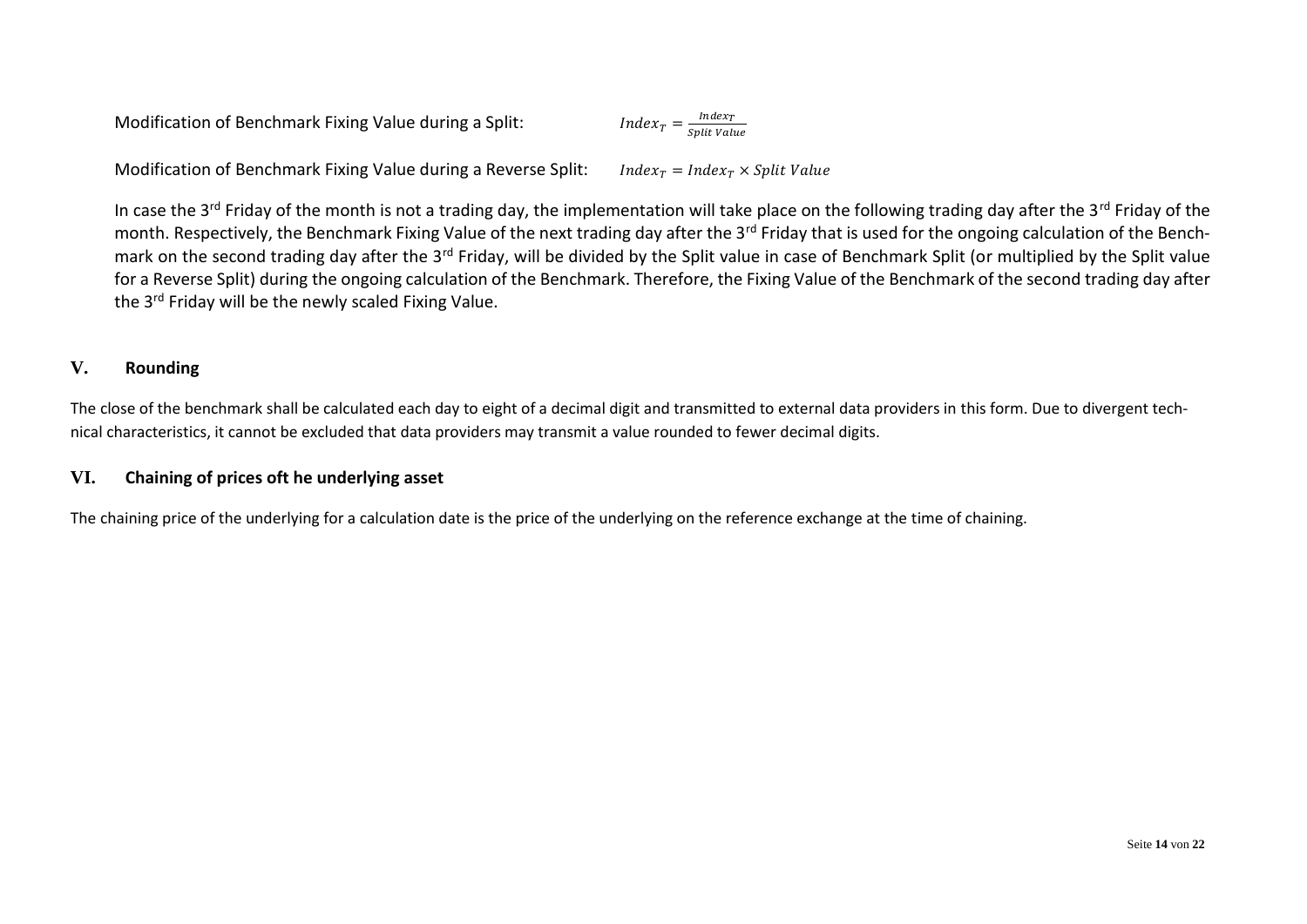### <span id="page-14-0"></span>**E. Final provisions**

ICF BANK AG neither warrants nor guarantees that the benchmark and the parameters relevant for its composition and calculation are free of errors, nor does it accept liability for damages resulting from the incorrect formation or calculation of the benchmark or other indicators. ICF BANK AG is under no obligation to inform third parties, including investors and/or financial intermediaries, of any errors or incompleteness of the benchmark.

ICF BANK AG is the sole holder of all rights with regard to the calculation methodology of this benchmark. It is used on the basis of a licence agreement between ICF BANK AG and its clients. This licence agreement contains more detailed provisions for the scope of the licence by third parties (e.g. banks, stock exchanges, asset managers).

ICF BANK AG publishes the benchmark on its website www.icf-markets.de. The publication constitutes neither investment advice nor a recommendation by ICF BANK AG to buy, sell or hold a financial product. In particular, no recommendation by ICF BANK AG to buy or sell one, several or all members of the benchmark is contained in the composition and calculation of the benchmark. The information does not constitute investment strategy recommendations within the meaning of Article 3 paragraph 1 number 34 of Regulation (EU) No. 596/2014 or investment recommendations within the meaning of Article 3 paragraph 1 number 35 of Regulation (EU) No. 596/2014.

#### Imprint / Contact person

ICF BANK AG Wertpapierhandelsbank Kaiserstrasse 1 60311 Frankfurt am Main

[customized.indizes@icfbank.de](mailto:customized.indizes@icfbank.de)

Telefon +49 69 92877 0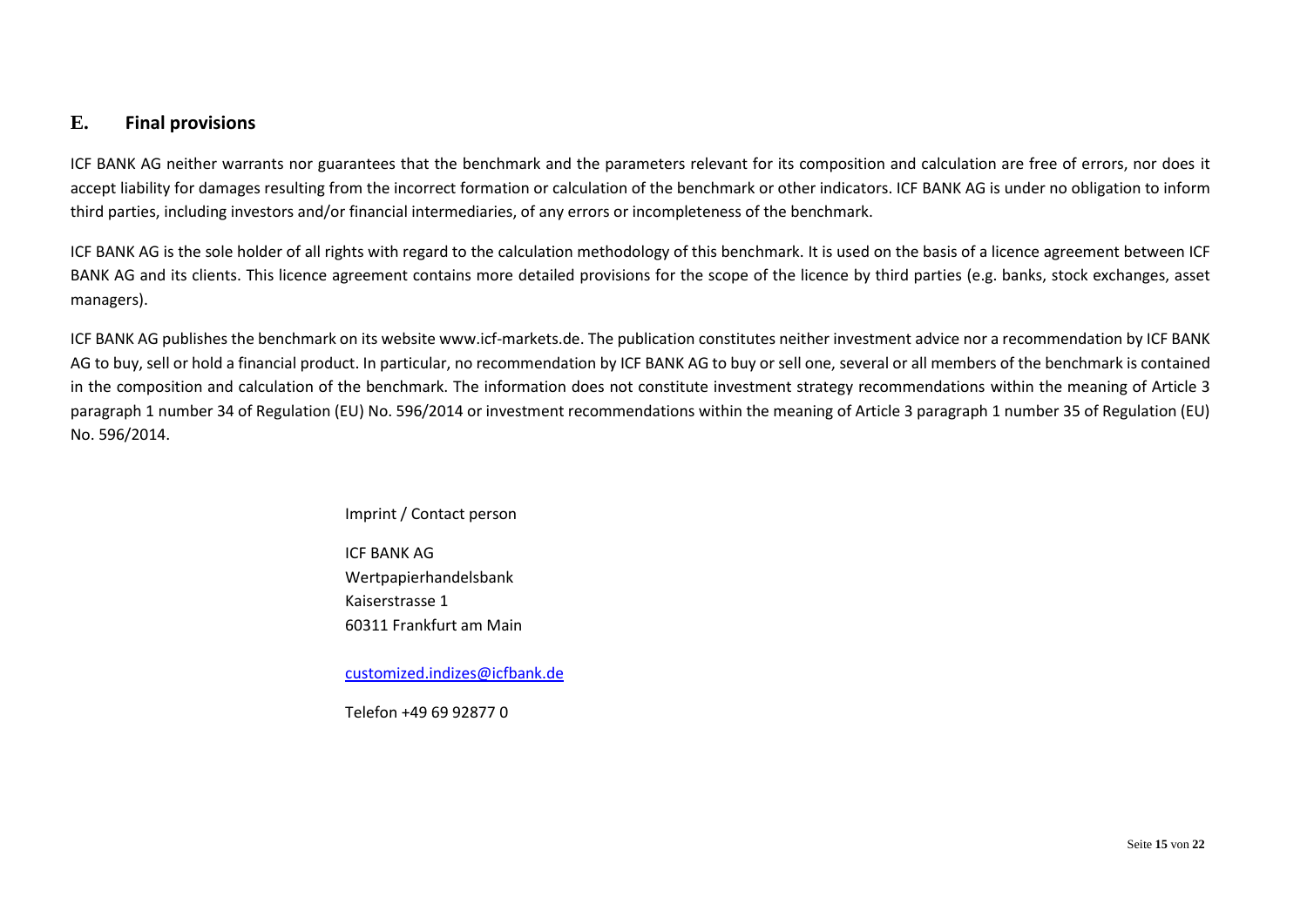# <span id="page-15-0"></span>**F. Annex**

# <span id="page-15-1"></span>**I. Underlying table**

| Basiswert <sub>Inte</sub> | <b>FIGI</b><br>(Bloomberg ID) | Administrator | Internet                                                                          |
|---------------------------|-------------------------------|---------------|-----------------------------------------------------------------------------------|
| Gold BFIX                 | BBG0013HGFZ7                  |               | Bloomberg Index Services Ltd, London   https://www.bloomberg.com/quote/XAUUSD:CUR |

# <span id="page-15-2"></span>**II. Benchmark parameters**

| benchmark                                    | <b>ISIN</b>  | <b>Reuters</b> | <b>BM-currency</b> |       |    | direction leverage treshhold-value (%) | financing rate                                | calculation fee (% p.a.) |
|----------------------------------------------|--------------|----------------|--------------------|-------|----|----------------------------------------|-----------------------------------------------|--------------------------|
| ICF Faktor 15 Long Gold In-<br>dex           | DE000A2BL3L8 | .ICFAUL15X     | <b>USD</b>         | lona  | 15 | 6.50%                                  | <b>US Secured Overnight Financing</b><br>Rate | 1.25%                    |
| ICF Faktor 12 Long Gold In-<br>dex           | DE000A2BL3M6 | .ICFAUL12X     | <b>USD</b>         | long  | 12 | 7.00%                                  | US Secured Overnight Financing<br>Rate        | 1.25%                    |
| ICF Faktor 10 Long Gold In-<br>dex           | DE000A2BL3N4 | .ICFAUL10X     | <b>USD</b>         | long  | 10 | 8.00%                                  | <b>US Secured Overnight Financing</b><br>Rate | 1.25%                    |
| ICF Faktor 8 Long Gold Index                 | DE000A2BL3P9 | .ICFAUL8X      | <b>USD</b>         | long  | 8  | 10.00%                                 | US Secured Overnight Financing<br>Rate        | 1.25%                    |
| ICF Faktor 6 Long Gold Index                 | DE000A2BL3Q7 | .ICFAUL6X      | <b>USD</b>         | long  | 6  | 14.00%                                 | <b>US Secured Overnight Financing</b><br>Rate | 1.25%                    |
| ICF Faktor 4 Long Gold Index                 | DE000A2BL3R5 | .ICFAUL4X      | <b>USD</b>         | long  | 4  | 21.00%                                 | <b>US Secured Overnight Financing</b><br>Rate | 1.25%                    |
| ICF Faktor 2 Long Gold Index                 | DE000A2BL3S3 | .ICFAUL2X      | <b>USD</b>         | long  | 2  | 42.00%                                 | US Secured Overnight Financing<br>Rate        | 1.25%                    |
| ICF Faktor 15 Short Gold In-<br>dex          | DE000A2BL3T1 | ICFAUS15X      | <b>USD</b>         | short | 15 | 6.50%                                  | US Secured Overnight Financing<br>Rate        | 1.25%                    |
| ICF Faktor 12 Short Gold In-<br>dex          | DE000A2BL3U9 | .ICFAUS12X     | <b>USD</b>         | short | 12 | 7.00%                                  | US Secured Overnight Financing<br>Rate        | 1.25%                    |
| ICF Faktor 10 Short Gold In-<br>dex          | DE000A2BL3V7 | .ICFAUS10X     | <b>USD</b>         | short | 10 | 8.00%                                  | <b>US Secured Overnight Financing</b><br>Rate | 1.25%                    |
| ICF Faktor 8 Short Gold Index   DE000A2BL3W5 |              | .ICFAUS8X      | <b>USD</b>         | short | 8  | 10.00%                                 | US Secured Overnight Financing<br>Rate        | 1.25%                    |
| ICF Faktor 6 Short Gold Index                | DE000A2BL3X3 | .ICFAUS6X      | <b>USD</b>         | short | 6  | 14.00%                                 | US Secured Overnight Financing<br>Rate        | 1.25%                    |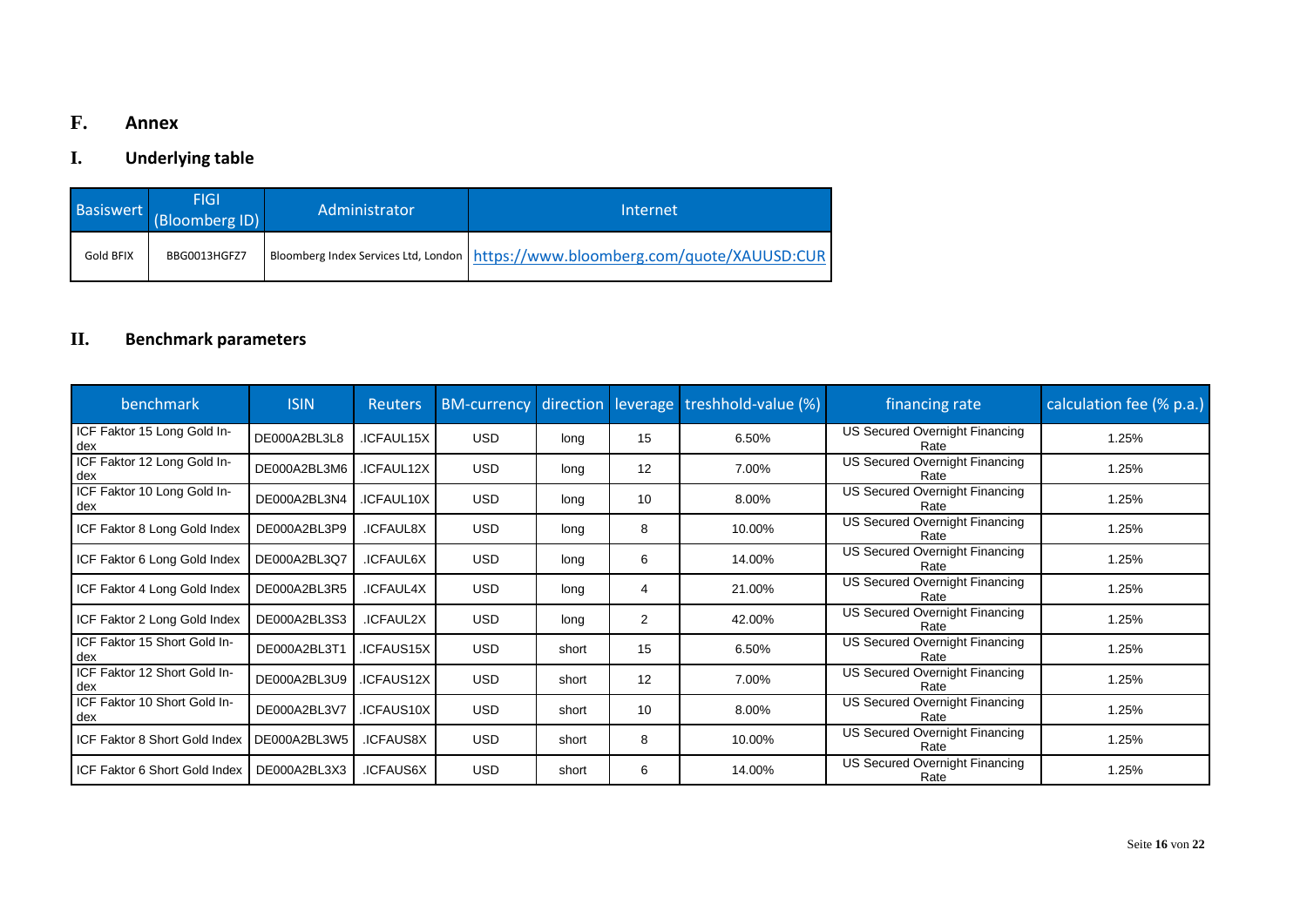| ICF Faktor 4 Short Gold Index       | DE000A2BL3Y1 | .ICFAUS4X  | <b>USD</b> | short | 4              | 21.00% | US Secured Overnight Financing<br>Rate        | 1.25% |
|-------------------------------------|--------------|------------|------------|-------|----------------|--------|-----------------------------------------------|-------|
| ICF Faktor 2 Short Gold Index       | DE000A2BL3Z8 | .ICFAUS2X  | USD.       | short | $\overline{2}$ | 42.00% | US Secured Overnight Financing<br>Rate        | 1.25% |
| ICF Faktor 16 Long Gold In-<br>dex  | DE000A2BL696 | ICFXAUL16  | <b>USD</b> | long  | 16             | 5.00%  | US Secured Overnight Financing<br>Rate        | 2.25% |
| ICF Faktor 18 Long Gold In-<br>dex  | DE000A2BL7A2 | ICFXAUL18  | <b>USD</b> | long  | 18             | 4.50%  | US Secured Overnight Financing<br>Rate        | 2.25% |
| ICF Faktor 20 Long Gold In-<br>dex  | DE000A2BL7B0 | ICFXAUL20  | <b>USD</b> | long  | 20             | 4.00%  | <b>US Secured Overnight Financing</b><br>Rate | 2.25% |
| ICF Faktor 16 Short Gold In-<br>dex | DE000A2BL7C8 | ICFXAUS16  | <b>USD</b> | short | 16             | 5.00%  | US Secured Overnight Financing<br>Rate        | 2.25% |
| ICF Faktor 18 Short Gold In-<br>dex | DE000A2BL7D6 | ICFXAUS18  | <b>USD</b> | short | 18             | 4.50%  | US Secured Overnight Financing<br>Rate        | 2.25% |
| ICF Faktor 20 Short Gold In-<br>dex | DE000A2BL7E4 | ICFXAUS20. | <b>USD</b> | short | 20             | 4.00%  | US Secured Overnight Financing<br>Rate        | 2.25% |
| ICF Faktor 11 Long Gold In-<br>dex  | DE000A3CLKH9 | .ICFAUL11  | <b>USD</b> | Long  | 11             | 7.50%  | US Secured Overnight Financing<br>Rate        | 2.25% |
| ICF Faktor 13 Long Gold In-<br>dex  | DE000A3CLKJ5 | ICFAUL13   | <b>USD</b> | Long  | 13             | 6.85%  | US Secured Overnight Financing<br>Rate        | 2.25% |
| ICF Faktor 14 Long Gold In-<br>dex  | DE000A3CLKK3 | ICFAUL14   | <b>USD</b> | Long  | 14             | 6.65%  | <b>US Secured Overnight Financing</b><br>Rate | 2.25% |
| ICF Faktor 11 Short Gold In-<br>dex | DE000A3CLKP2 | .ICFAUS11  | <b>USD</b> | Short | 11             | 7.50%  | US Secured Overnight Financing<br>Rate        | 2.25% |
| ICF Faktor 13 Short Gold In-<br>dex | DE000A3CLKQ0 | .ICFAUS13  | <b>USD</b> | Short | 13             | 6.85%  | <b>US Secured Overnight Financing</b><br>Rate | 2.25% |
| ICF Faktor 14 Short Gold In-<br>dex | DE000A3CLKR8 | .ICFAUS14  | <b>USD</b> | Short | 14             | 6.65%  | US Secured Overnight Financing<br>Rate        | 2.25% |

# <span id="page-16-0"></span>**III. Benchmark trading parameters**

| <b>Benchmark</b>              | <b>ISIN</b>  |            | <b>Benchmark</b>  |                |                            | Splitlevel | Reverse    | Split<br>factor | Referenz       | Underlying       | Ref-exchange for |
|-------------------------------|--------------|------------|-------------------|----------------|----------------------------|------------|------------|-----------------|----------------|------------------|------------------|
|                               |              | start date | starting<br>value | start-<br>time | Lend- <sup>1</sup><br>time |            | Splitlevel |                 | exchange       | fixingprice      | calculation days |
| ICF Faktor 15 Long Gold Index | DE000A2BL3L8 | 13.07.2018 | 100               | 08:00          | 22:00                      | 1000       | 10         | 10              | Bloomberg BFIX | <b>BFIX Gold</b> | Xetra II         |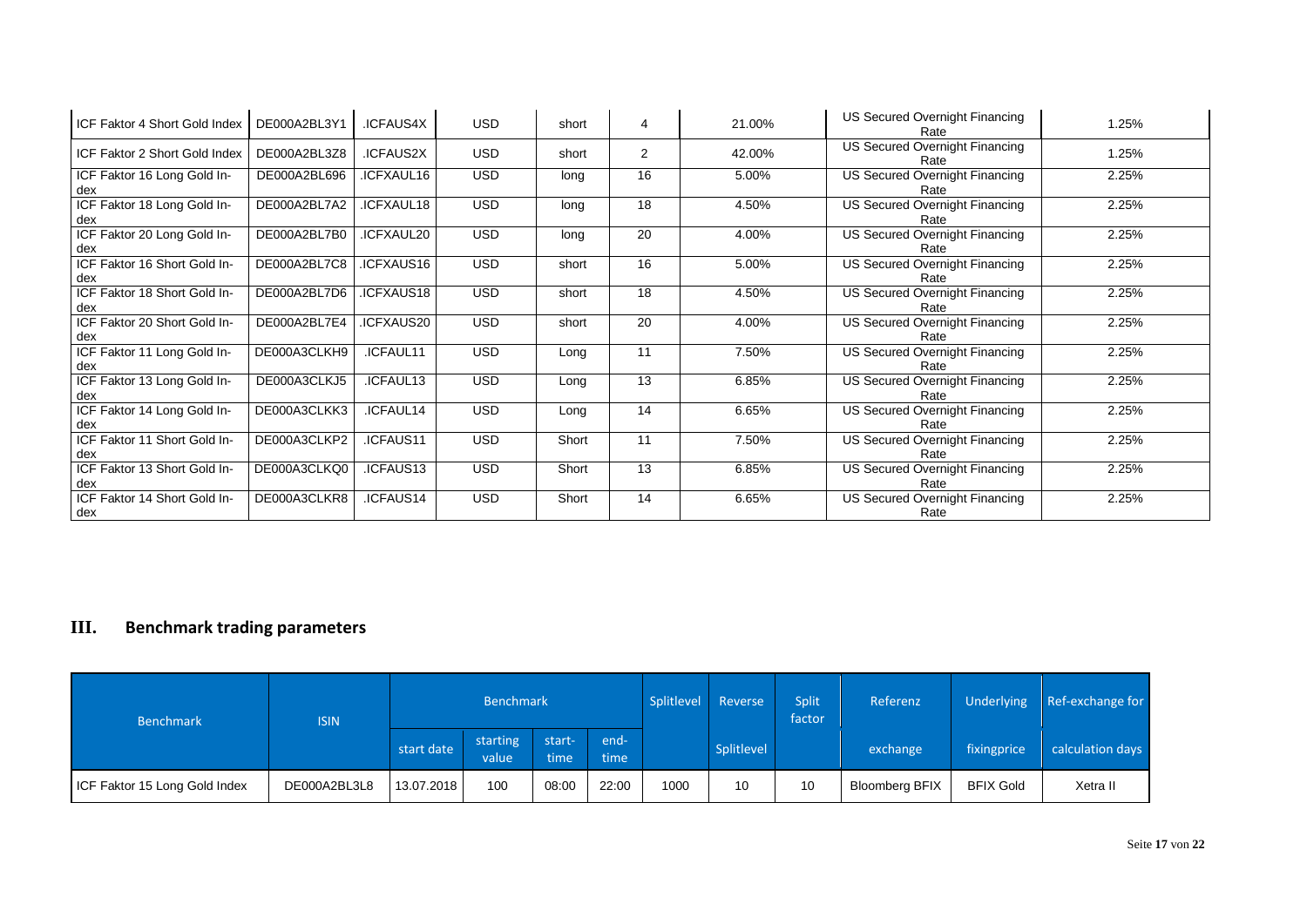| ICF Faktor 12 Long Gold Index  | DE000A2BL3M6 | 13.07.2018 | 100 | 08:00      | 22:00              | 1000 | 10 | 10              | <b>Bloomberg BFIX</b> | <b>BFIX Gold</b> | Xetra II |
|--------------------------------|--------------|------------|-----|------------|--------------------|------|----|-----------------|-----------------------|------------------|----------|
| ICF Faktor 10 Long Gold Index  | DE000A2BL3N4 | 13.07.2018 | 100 | 08:00      | 22:00              | 1000 | 10 | 10 <sup>°</sup> | <b>Bloomberg BFIX</b> | <b>BFIX Gold</b> | Xetra II |
| ICF Faktor 8 Long Gold Index   | DE000A2BL3P9 | 13.07.2018 | 100 | 08:00      | 22:00              | 1000 | 10 | 10 <sup>°</sup> | <b>Bloomberg BFIX</b> | <b>BFIX Gold</b> | Xetra II |
| ICF Faktor 6 Long Gold Index   | DE000A2BL3Q7 | 13.07.2018 | 100 | 08:00      | 22:00              | 1000 | 10 | 10 <sup>°</sup> | <b>Bloomberg BFIX</b> | <b>BFIX Gold</b> | Xetra II |
| ICF Faktor 4 Long Gold Index   | DE000A2BL3R5 | 13.07.2018 | 100 | 08:00      | 22:00              | 1000 | 10 | 10              | <b>Bloomberg BFIX</b> | <b>BFIX Gold</b> | Xetra II |
| ICF Faktor 2 Long Gold Index   | DE000A2BL3S3 | 13.07.2018 | 100 | 08:00      | 22:00              | 1000 | 10 | 10              | <b>Bloomberg BFIX</b> | <b>BFIX Gold</b> | Xetra II |
| ICF Faktor 15 Short Gold Index | DE000A2BL3T1 | 13.07.2018 | 100 | 08:00      | 22:00              | 1000 | 10 | 10              | <b>Bloomberg BFIX</b> | <b>BFIX Gold</b> | Xetra II |
| ICF Faktor 12 Short Gold Index | DE000A2BL3U9 | 13.07.2018 | 100 | 08:00      | 22:00              | 1000 | 10 | 10 <sup>°</sup> | <b>Bloomberg BFIX</b> | <b>BFIX Gold</b> | Xetra II |
| ICF Faktor 10 Short Gold Index | DE000A2BL3V7 | 13.07.2018 | 100 | 08:00      | 22:00              | 1000 | 10 | 10 <sup>°</sup> | <b>Bloomberg BFIX</b> | <b>BFIX Gold</b> | Xetra II |
| ICF Faktor 8 Short Gold Index  | DE000A2BL3W5 | 13.07.2018 | 100 | 08:00      | 22:00              | 1000 | 10 | 10              | <b>Bloomberg BFIX</b> | <b>BFIX Gold</b> | Xetra II |
| ICF Faktor 6 Short Gold Index  | DE000A2BL3X3 | 13.07.2018 | 100 | 08:00      | 22:00              | 1000 | 10 | 10 <sup>°</sup> | <b>Bloomberg BFIX</b> | <b>BFIX Gold</b> | Xetra II |
| ICF Faktor 4 Short Gold Index  | DE000A2BL3Y1 | 13.07.2018 | 100 | 08:00      | 22:00              | 1000 | 10 | 10              | <b>Bloomberg BFIX</b> | <b>BFIX Gold</b> | Xetra II |
| ICF Faktor 2 Short Gold Index  | DE000A2BL3Z8 | 13.07.2018 | 100 | 08:00      | 22:00              | 1000 | 10 | 10              | <b>Bloomberg BFIX</b> | <b>BFIX Gold</b> | Xetra II |
| ICF Faktor 16 Long Gold Index  | DE000A2BL696 | 13.12.2019 | 100 | 08:00      | 22:00              | 1000 | 10 | 10 <sup>°</sup> | <b>Bloomberg BFIX</b> | <b>BFIX Gold</b> | Xetra II |
| ICF Faktor 18 Long Gold Index  | DE000A2BL7A2 | 13.12.2019 | 100 | 08:00      | 22:00              | 1000 | 10 | 10              | <b>Bloomberg BFIX</b> | <b>BFIX Gold</b> | Xetra II |
| ICF Faktor 20 Long Gold Index  | DE000A2BL7B0 | 13.12.2019 | 100 | 08:00      | 22:00              | 1000 | 10 | 10              | <b>Bloomberg BFIX</b> | <b>BFIX Gold</b> | Xetra II |
| ICF Faktor 16 Short Gold Index | DE000A2BL7C8 | 13.12.2019 | 100 | 08:00      | 22:00              | 1000 | 10 | 10 <sup>°</sup> | <b>Bloomberg BFIX</b> | <b>BFIX Gold</b> | Xetra II |
| ICF Faktor 18 Short Gold Index | DE000A2BL7D6 | 13.12.2019 | 100 | 08:00      | 22:00              | 1000 | 10 | 10 <sup>°</sup> | <b>Bloomberg BFIX</b> | <b>BFIX Gold</b> | Xetra II |
| ICF Faktor 20 Short Gold Index | DE000A2BL7E4 | 13.12.2019 | 100 | 08:00      | 22:00              | 1000 | 10 | 10              | <b>Bloomberg BFIX</b> | <b>BFIX Gold</b> | Xetra II |
| ICF Faktor 11 Long Gold Index  | DE000A3CLKH9 | 16.10.2020 | 100 | 8:00<br>AM | 10:00<br><b>PM</b> | 1000 | 10 | 10              | <b>Bloomberg BFIX</b> | <b>BFIX Gold</b> | Xetra II |
| ICF Faktor 13 Long Gold Index  | DE000A3CLKJ5 | 16.10.2020 | 100 | 8:00<br>AM | 10:00<br><b>PM</b> | 1000 | 10 | 10              | <b>Bloomberg BFIX</b> | <b>BFIX Gold</b> | Xetra II |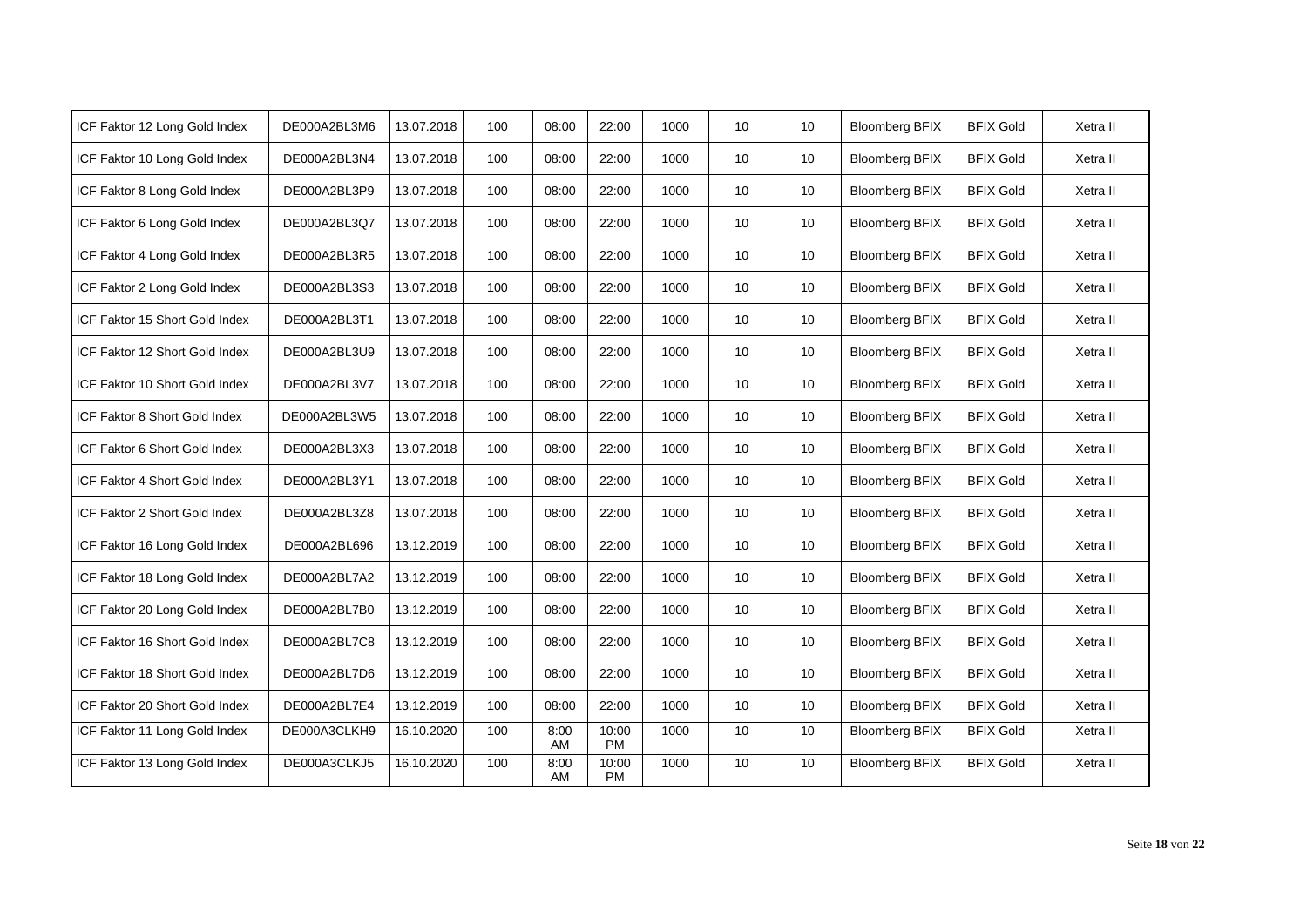| ICF Faktor 14 Long Gold Index  | DE000A3CLKK3 | 16.10.2020 | 100 | 8:00<br>AM | 10:00<br><b>PM</b> | 1000 | 10 | 10 | Bloomberg BFIX | <b>BFIX Gold</b> | Xetra II |
|--------------------------------|--------------|------------|-----|------------|--------------------|------|----|----|----------------|------------------|----------|
| ICF Faktor 11 Short Gold Index | DE000A3CLKP2 | 16.10.2020 | 100 | 8:00<br>AM | 10:00<br><b>PM</b> | 1000 | 10 | 10 | Bloomberg BFIX | <b>BFIX Gold</b> | Xetra II |
| ICF Faktor 13 Short Gold Index | DE000A3CLKQ0 | 16.10.2020 | 100 | 8:00<br>AM | 10:00<br><b>PM</b> | 1000 | 10 | 10 | Bloomberg BFIX | <b>BFIX Gold</b> | Xetra II |
| ICF Faktor 14 Short Gold Index | DE000A3CLKR8 | 16.10.2020 | 100 | 8:00<br>AM | 10:00<br><b>PM</b> | 1000 | 10 | 10 | Bloomberg BFIX | <b>BFIX Gold</b> | Xetra II |

### <span id="page-18-0"></span>**IV. Definitions**

| <b>Benchmark Administrator</b>   | ICF BANK AG. Kaiserstrasse 1. 60311 Frankfurt. Germany.                                                                                                                                                                                                                        |
|----------------------------------|--------------------------------------------------------------------------------------------------------------------------------------------------------------------------------------------------------------------------------------------------------------------------------|
| <b>Benchmark Calculation Day</b> | every day from Monday to Friday except holidays on which the Reference Exchange is closed.                                                                                                                                                                                     |
| <b>Benchmark Calculation Fee</b> | a per annum fee. The Benchmark Calculation Fee is charged each calendar day. beginning as of the Benchmark Starting<br>Date. It is calculated on the basis of a 360-day year and the most recently calculated Benchmark Closing Value. See<br>Benchmark table in section F.II. |
| <b>Benchmark Committee</b>       | the respective committee of ICF BANK AG that decides on the calculation. composition and possible changes to a<br>Benchmark or factor family of benchmarks.                                                                                                                    |
| <b>Benchmark Currency</b>        | the Currency the Benchmark is calculated in. See Benchmark table in section F.II.                                                                                                                                                                                              |
| <b>Benchmark Fixing Value</b>    | calculated for each Benchmark Calculation Day by the Benchmark Administrator in accordance with section D. of this<br>Benchmark documentation on the basis of the reference price of the Underlying on this Benchmark Calculation Day.                                         |
| <b>Benchmark Starting Date</b>   | the first day the Benchmark is being calculated. See Benchmark parameter table in section F.III.                                                                                                                                                                               |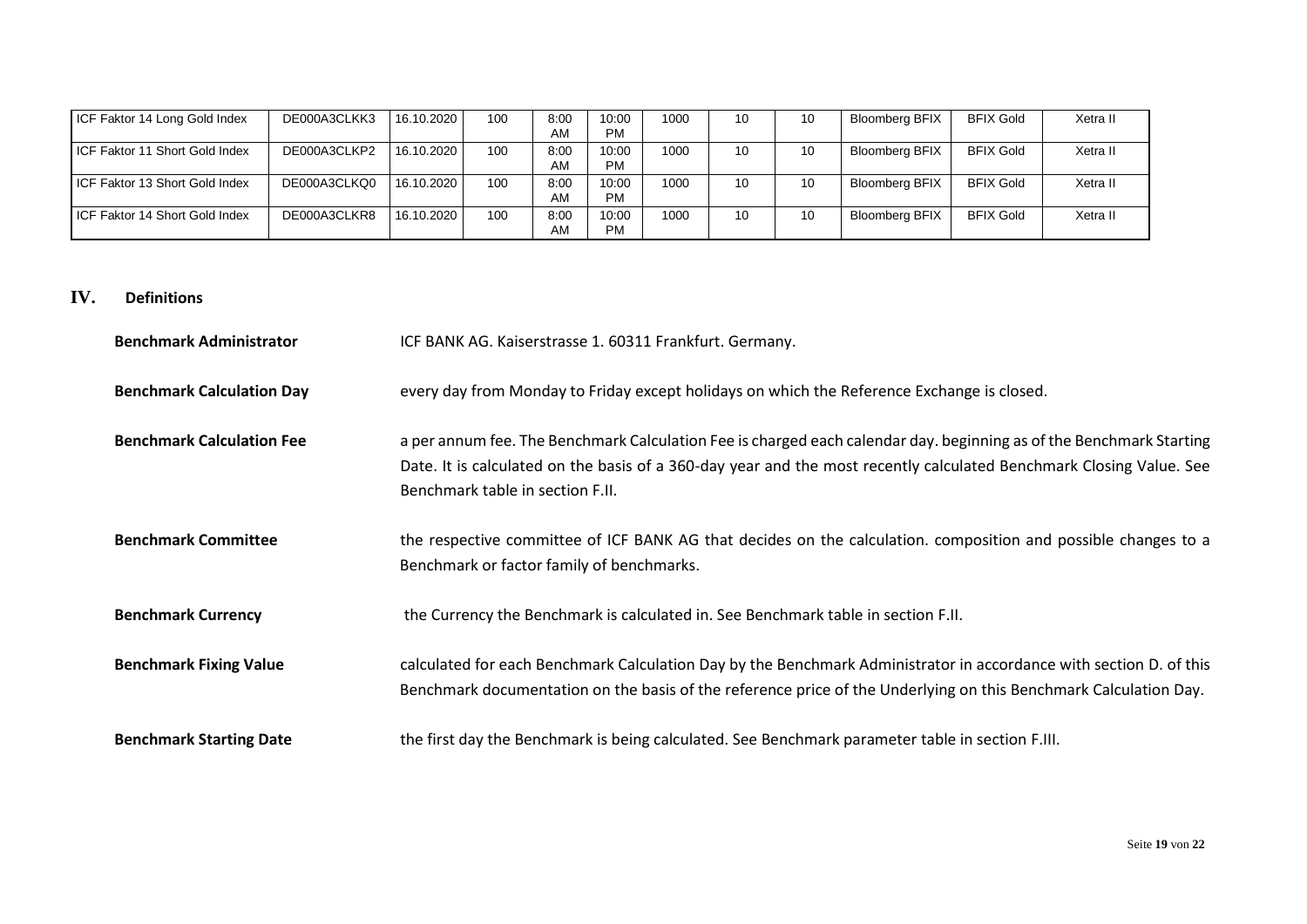| <b>Benchmark Starting Value</b> | represents the Benchmark Closing Value on Benchmark Calculation Day T=0 for the purposes of calculating the Bench-<br>mark in accordance with section D. of this document. See Benchmark parameter table in section F.III.                                                                                                                                                                                                                                                                                                                                                                                                                                                                                                                                                                                                                                                                                                                                                                                                                                                                                                                                                                                                                                                                                                                                                                                                                  |
|---------------------------------|---------------------------------------------------------------------------------------------------------------------------------------------------------------------------------------------------------------------------------------------------------------------------------------------------------------------------------------------------------------------------------------------------------------------------------------------------------------------------------------------------------------------------------------------------------------------------------------------------------------------------------------------------------------------------------------------------------------------------------------------------------------------------------------------------------------------------------------------------------------------------------------------------------------------------------------------------------------------------------------------------------------------------------------------------------------------------------------------------------------------------------------------------------------------------------------------------------------------------------------------------------------------------------------------------------------------------------------------------------------------------------------------------------------------------------------------|
| <b>Derivatives Exchange</b>     | the main exchanges where options or futures of the Underlying are traded.                                                                                                                                                                                                                                                                                                                                                                                                                                                                                                                                                                                                                                                                                                                                                                                                                                                                                                                                                                                                                                                                                                                                                                                                                                                                                                                                                                   |
| <b>Dividend</b>                 | shall mean the Dividend of the company. exclusive of which the Underlying is traded on the Reference Exchange on<br>the Ex-Dividend day.                                                                                                                                                                                                                                                                                                                                                                                                                                                                                                                                                                                                                                                                                                                                                                                                                                                                                                                                                                                                                                                                                                                                                                                                                                                                                                    |
| <b>Ex-Dividend Date</b>         | the Trading Day on which the Underlying trades "Ex-Dividend" on the Reference Exchange.                                                                                                                                                                                                                                                                                                                                                                                                                                                                                                                                                                                                                                                                                                                                                                                                                                                                                                                                                                                                                                                                                                                                                                                                                                                                                                                                                     |
| <b>Extraordinary Adjustment</b> | any of the following events as they relate to the Underlying:                                                                                                                                                                                                                                                                                                                                                                                                                                                                                                                                                                                                                                                                                                                                                                                                                                                                                                                                                                                                                                                                                                                                                                                                                                                                                                                                                                               |
|                                 | a. capital increase by way of the issue of new shares in return for contributions in cash or in kind with the grant of a<br>subscription right. capital increase from retained earnings. issue of securities with option or conversion rights into<br>shares. distribution of special Dividends. share split. subdivision. consolidation or reclassification of the shares<br>b. probable or definitive discontinuation of stock exchange trading in the shares as a result of a merger by absorption<br>or new company formation or takeover of the company by another company<br>spin-off of a division of the company in such a manner that a new independent company is created or the division<br>c.<br>is absorbed by a third company<br>any other event. which the Benchmark Administrator may at its reasonable discretion deem to have a comparable<br>or similar impact on the calculation of the Factor Benchmark in the event no adjustments were to be made<br>any modification of the terms and conditions of the securities representing shares by their issuers<br>e.<br>discontinuation of the stock exchange quotation of the securities representing shares or of the shares underlying<br>f.<br>them<br>insolvency of the issuer of the securities representing shares<br>end of the term of the securities representing shares as a result of termination by the issuer of the securities<br>h.<br>representing shares |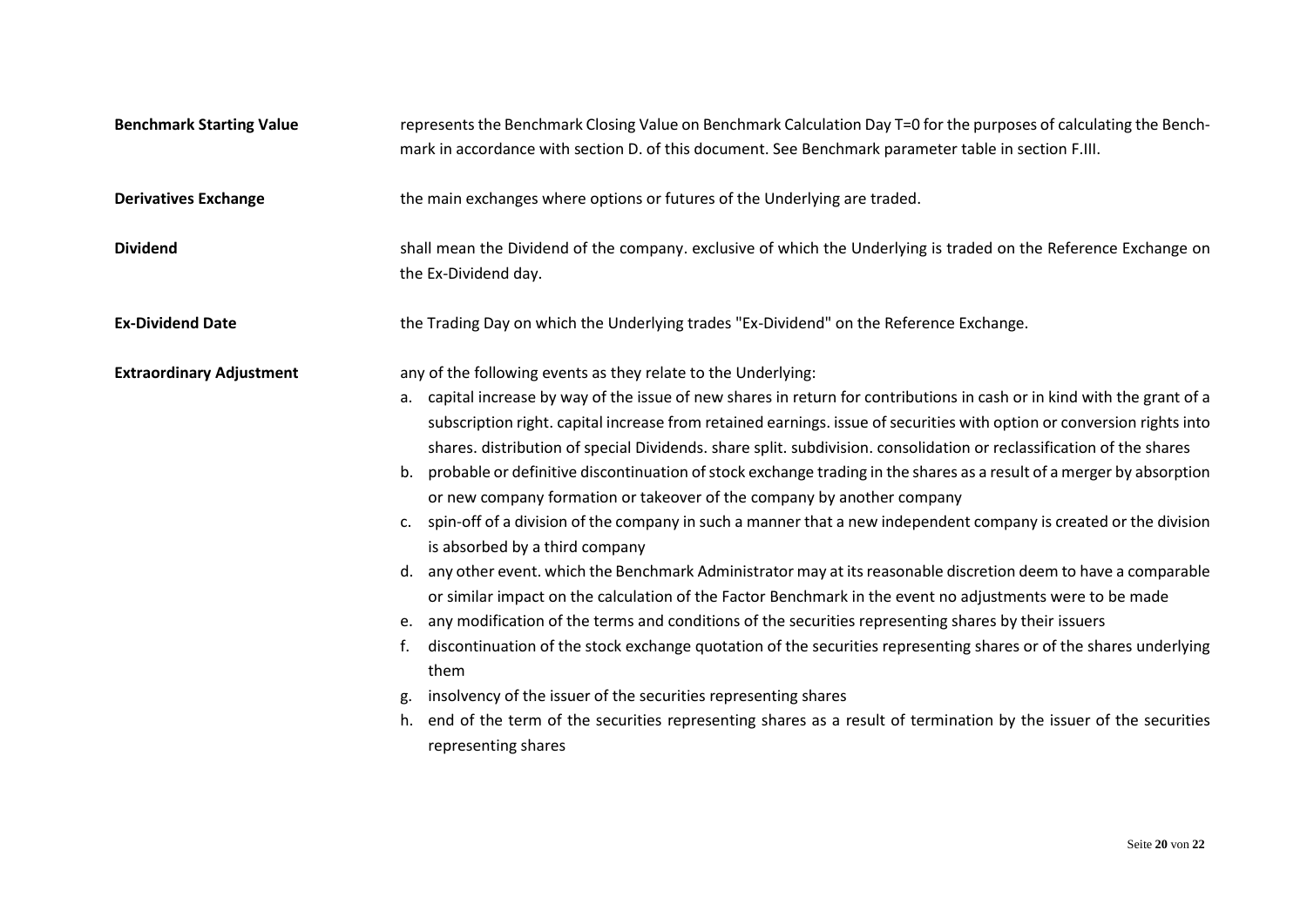For ADRs and GDRs or any other securities representing shares and other Dividend-bearing securities (e.g. profit participation rights. participation certificates) as the Underlying the provisions specified under (a) to (c) shall apply mutatis mutandis with respect to the Underlying and the issuing company.

**Fixing Price** of the Underlying for a Benchmark Calculation Day is – subject to an Extraordinary Adjustment to the calculation of the Benchmark in accordance with section E. of this document – the official closing price of the Underlying. as determined and published for that day by the Reference Exchange. If a Benchmark Calculation Day falls on a day which is not a Trading Day. the Fixing Price of the immediately preceding Benchmark Calculation Day shall continue to apply. If no Fixing Price for the Underlying is determined or published on a Trading Day. the Benchmark Administrator shall determine the Fixing Price of the Underlying for that day on the basis of the most recent prices set for the Underlying at its due discretion.

**Information Page** <https://icf-markets.de/>

**Interest Rate** the financing rate (see section F.II). e.g. EONIA (Euro Over Night Index Average - which is a weighted average interest rate for overnight interbank money calculated act/360 by the European Central Bank since 4 January 1999). on the basis of effective turnover. If the Interest Rate is not set or published on a Benchmark Calculation Day. the Interest Rate applied on the immediately preceding Benchmark Calculation Day is used to calculate the Benchmark in accordance with section G. of this document. If the Interest Rate has neither been set nor published for ten consecutive Benchmark Calculation Days. the Benchmark Administrator has the right and obligation to stipulate in its reasonable discretion an alternative relevant Interest Rate which has functions comparable to the previous Interest Rate.

**Leverage** describes the impact that a change in the price of the Underlying has on the relevant factor Benchmark.

**Market Disruption Event** each of the following events:

- a) the failure of the Reference Exchange to open for trading during its regular trading sessions;
- b) the suspension or restriction of trading in the Underlying on the Reference Exchange; and